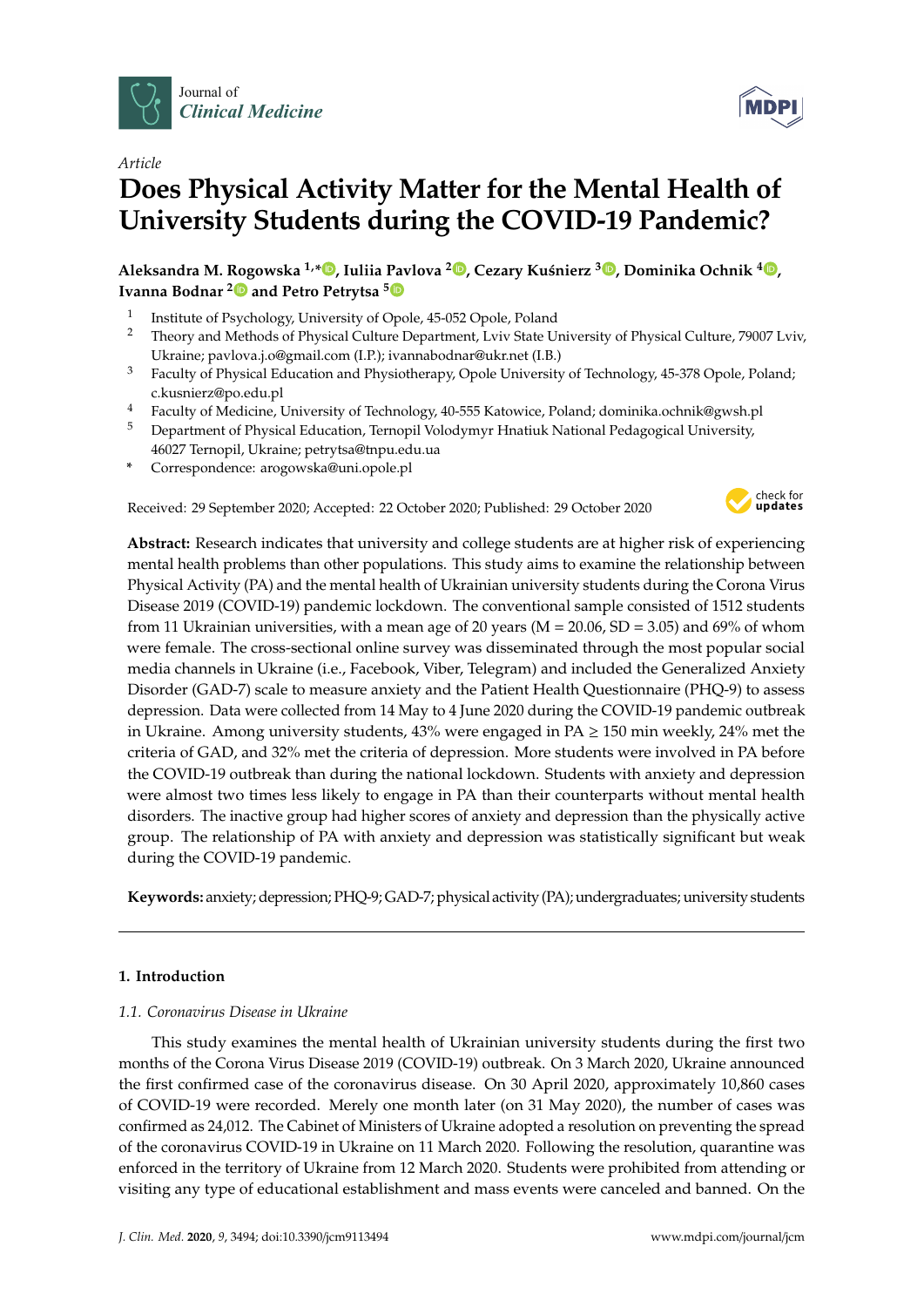same day, the Ministry of Education and Science published a letter stating the need to comply with the rules of the quarantine. As a consequence, kindergartens, schools, colleges, and universities were closed, and e-learning using remote technologies was implemented. Lockdown was introduced in all regions of Ukraine. State borders were closed, and a minimum period was granted for the return of citizens who were abroad at that time. On 16 March, Ukraine closed international air, rail, and bus services. On 18 March, domestic rail, air, and bus services were suspended. In addition, intercity and interregional passenger traffic, pedestrian traffic, and the use of public transport were also significantly restricted. Social distancing and the wearing of face masks were introduced as obligatory requirements.

According to government decrees in early April, it was forbidden to visit parks, squares, recreation areas, coastal areas, sports areas, and children's playgrounds. Moving in groups of more than two people was also banned. Citizens were not allowed to stay outside their homes or be on the streets without documents. The police and the military were involved in monitoring the self-isolation regime. The penalty for the violation of quarantine conditions was a fine or imprisonment. A five-step program for quarantine alleviation was implemented after 22 May 2020, dependent on the epidemiological situation in each region. In June 2020, educational institutions' work was only carried out remotely. Social distancing and the wearing of facemasks were still required.

# *1.2. Mental Health during the COVID-19 Pandemic*

Although a lockdown increases the chance of effectively dealing with COVID-19, it also contributes to a decrease in people's well-being [\[1–](#page-15-0)[4\]](#page-15-1), invoking several adverse emotional reactions such as anger, fear, confusion, irritability, frustration, elevated stress, insomnia, and nervousness [\[1,](#page-15-0)[4,](#page-15-1)[5\]](#page-15-2). Thousands of people have lost their work and socio-economic status during the COVID-19 pandemic. Numerous studies have reported an increase in anxiety and depression among people around the world [\[5](#page-15-2)[–18\]](#page-16-0). A review study indicated that, up to the time of its publishing, the prevalence of anxiety and depression ranged between 16–28% of the Chinese population during the COVID-19 pandemic [\[13\]](#page-15-3). Furthermore, it was found that women were at higher risk of coronavirus-related mental health disorders than men [\[16,](#page-16-1)[19–](#page-16-2)[23\]](#page-16-3). Research also indicated that younger adults were at higher risk of anxiety, depression, and alcohol use than adults with an average age and above [\[6,](#page-15-4)[9,](#page-15-5)[10,](#page-15-6)[19](#page-16-2)[,22](#page-16-4)[,23\]](#page-16-3).

A growing body of literature has recently focused on examining mental health among undergraduates [\[18,](#page-16-0)[20](#page-16-5)[,21](#page-16-6)[,24–](#page-16-7)[29\]](#page-16-8). Those studies suggest that university and college students experience higher rates of anxiety than it has been reported in other population groups [\[18,](#page-16-0)[20,](#page-16-5)[21,](#page-16-6)[24,](#page-16-7)[28\]](#page-16-9). However, a disparity in the prevalence of mental health disorders was also noted between particular studies, dependent on cross-cultural differences and the measurement methods used to assess anxiety and depression. When a seven-item General Anxiety Disorder (GAD-7) scale was used, Cao et al. [\[24\]](#page-16-7) found that approximately 30% of Chinese students (*n* = 7143) reported symptoms of mild (21.3%), moderate (2.7%), and severe (0.9%) anxiety during the COVID-19 pandemic. In research by Feng et al. [\[25\]](#page-16-10), anxiety was reported for 32% (in the GAD-7) of Chinese students, and depression was found in 28%, using a nine-item Patient Health Questionnaire (PHQ-9). The prevalence of general anxiety disorder (using GAD-7) among Polish university students (*n* = 914) was 67%, including 32% with mild, 21% with moderate, and 14% with severe symptoms. Among nursing students, the prevalence of moderate and severe anxiety (using the GAD-7) was 42.8% and 13.1%, respectively, during the third week of the national lockdown in Israel [\[28\]](#page-16-9). Sallam et al. [\[21\]](#page-16-6) found a mean anxiety score of 8.4 (assessed using GAD-7), with statistically significant higher scores among males ( $M = 7.7$ ) compared to females ( $M = 8.6$ ).

It is important to note that the high risk of anxiety and depression disorders was noted among university and college students before the pandemic started, and this trend has been observed in research for years. A review of previous studies conducted before the COVID-19 pandemic showed that depression was present on average in 30.6% of undergraduates [\[30,](#page-16-11)[31\]](#page-16-12), with significantly higher rates among women. Studies revealed that anxiety has been diagnosed in 12–43% of college and university students [\[31](#page-16-12)[–33\]](#page-16-13). Thus, there is a need to develop and integrate various prevention and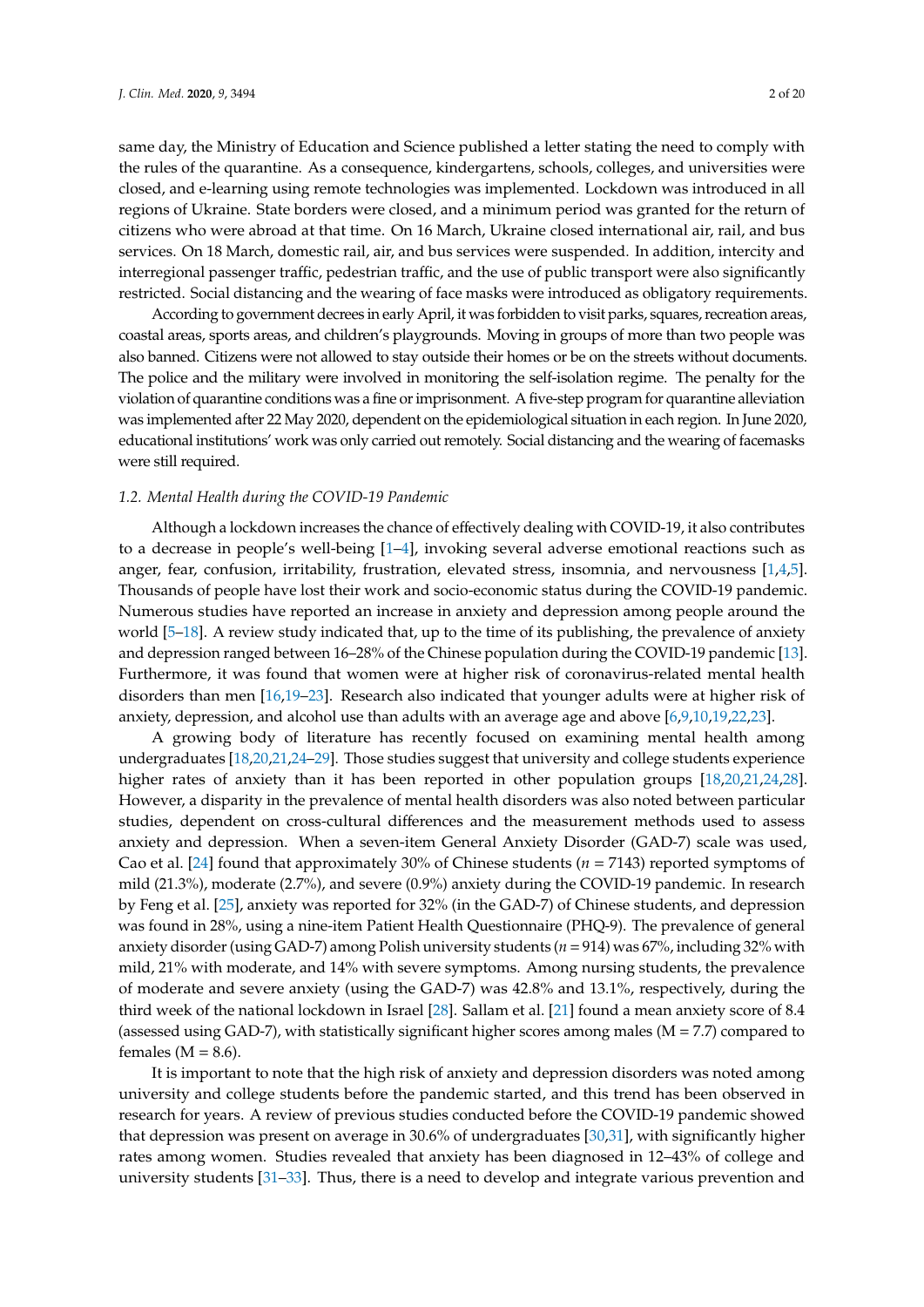intervention programs at university campuses to cope with stress, anxiety, and depression. One of the ways to reduce the levels of anxiety and depression is engagement in healthy behavior, such as physical activity (PA).

#### *1.3. Physical Activity and Health*

The beneficial effect of PA on mental health is well-documented in many studies e.g., [\[34–](#page-16-14)[40\]](#page-17-0). Regular exercise improves sleep, mood, endurance, and cardiovascular fitness; reduces cholesterol, body weight, tiredness; and helps boost stress relief, energy, and interest in sex. Therefore, exercise is recommended as a prescription for patients with various conditions including respiratory system diseases [\[41\]](#page-17-1). Recent research found that enhanced aerobic capacity could improve immune functions, decrease COVID-19 severity, and may help prevent infection [\[42\]](#page-17-2).

Although home-based physical training was recommended during the COVID-19 lockdown [\[43](#page-17-3)[–45\]](#page-17-4), some research suggested that the intensity of PA decreased among people in Asia, America, Africa, and Europe [\[23](#page-16-3)[,34,](#page-16-14)[46](#page-17-5)[,47\]](#page-17-6). On the other hand, a general increase in PA was observed in Belgium [\[48\]](#page-17-7) and Canada [\[49\]](#page-17-8) during the coronavirus outbreak. This inconsistency regarding the changes in the intensity of PA during the pandemic should be monitored, particularly in the groups of the population at higher risk of mental health disorders such as university and college students.

Here, we examine the relationship between PA and both anxiety and depression in a large sample of university students in Ukraine during the national lockdown. Previous research conducted prior to the COVID-19 pandemic indicates that 58% of college students met the WHO physical activity guidelines (i.e.,  $\geq$ 150 min per week of PA) in Canada [\[50\]](#page-17-9). Furthermore, Ghrouz et al. [\[51\]](#page-17-10) showed that Indian college students with moderate and high PA levels (49% of the total sample) reported significantly lower anxiety and depression scores than their counterparts with a low PA level. To the best of our knowledge, only one study has explored the PA level and mental health of college students during the COVID-19 pandemic so far [\[18\]](#page-16-0). That study indicated that approximately 56% of Chinese students were engaged in moderate and high levels of PA during the coronavirus outbreak [\[18\]](#page-16-0). It was also shown that PA alleviated negative emotions and depression.

The following research questions were posed in the present study: (1) What is the prevalence of anxiety and depression disorders during the coronavirus pandemic in a sample of university students in Ukraine? (2) How many Ukrainian undergraduates meet the PA level consistent with the WHO recommendation (≥150 min per week) during the COVID-19 lockdown? (3) Has the level of PA changed from before the pandemic? (4) What is the association between PA, anxiety, and depression in the study sample? Due to differences between the sexes found in previous studies on PA, anxiety, and depression during the COVID-19 pandemic, sex will be controlled in this study as a covariate.

We formulated the following hypotheses:

- 1. Based on previous research, we expected approximately one-third of university students to have suffered from various forms of depression and anxiety, experiencing moderate to severe symptoms [\[6,](#page-15-4)[9,](#page-15-5)[10,](#page-15-6)[13,](#page-15-3)[16](#page-16-1)[–18](#page-16-0)[,20](#page-16-5)[,21](#page-16-6)[,25](#page-16-10)[,52\]](#page-17-11).
- 2. We expected approximately half of the university students to meet the recommended criteria of sufficient PA level (≥150 min per week) during the COVID-19 pandemic, as previously suggested [\[18\]](#page-16-0).
- 3. We expected that the level of PA would have changed during the COVID-19 pandemic compared to the typical PA level before the coronavirus outbreak [\[23,](#page-16-3)[34,](#page-16-14)[46–](#page-17-5)[49\]](#page-17-8).
- 4. We expected physically active university students to demonstrate lower scores in anxiety and depression than their inactive counterparts [ $18,51$ ]. The appropriate level of PA ( $\geq$ 150 min/week) can predict levels of anxiety and depression.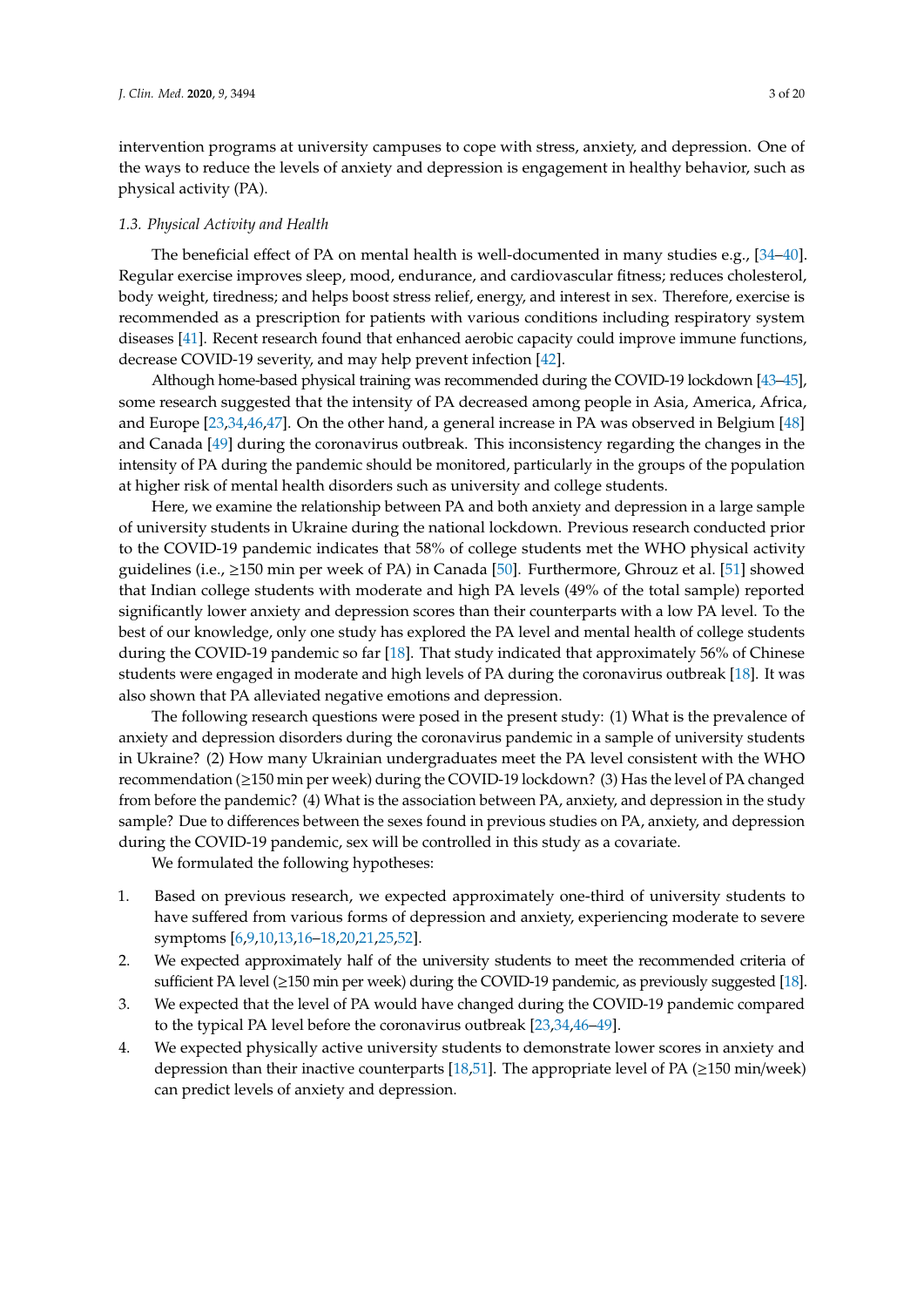# **2. Materials and Methods**

## *2.1. Participants*

The sample consisted of 1512 students whose age ranged between  $18-51$  (M = 20.06, SD = 3.05), most of whom were female ( $n = 1038, 68.65\%$ ). The target population was comprised of undergraduates from 18 Ukrainian universities located in 11 cities: Kyiv (National Aviation University, National University of Food Technologies), Kharkiv (Yaroslav Mudryi National University, Kharkiv National Kotlyarevsky University of Arts), Lviv (Lviv Polytechnic National University, Ivan Franko National University of Lviv, Lviv State University of Physical Culture named after Ivan Boberskyj), Drohobych (Drohobych Ivan Franko State Pedagogical University), Ternopil (Ternopil Volodymyr Hnatiuk National Pedagogical University), Lutsk (Lesya Ukrainka Eastern European National University, Lutsk National Technical University), Mykolaiv (Petro Mohyla Black Sea National University, Mykolaiv V.O.Sukhomlynskyi National University), Poltava (National University "Yuri Kondratyuk Poltava Polytechnic"), Cherkasy (Bohdan Khmelnytsky Cherkasy National University), Chernivtsi (Yuriy Fedkovych Chernivtsi National University), and Ivano-Frankivsk (Vasyl Stefanyk Precarpathian National University). Territorially, the study covered 10 of the 27 Ukrainian regions. Students represented various university majors at various levels of higher education. Table [1](#page-3-0) outlines the demographic characteristics of the sample (age, gender, faculty, and level, year, and type of study).

<span id="page-3-0"></span>

| Demographic Variables            | n    | $\%$  |
|----------------------------------|------|-------|
| Sex                              |      |       |
| Female                           | 1038 | 68.65 |
| Male                             | 474  | 31.35 |
| <b>Place of Residence</b>        |      |       |
| Village                          | 494  | 32.67 |
| Small town                       | 535  | 35.38 |
| Big city                         | 434  | 28.70 |
| Urban agglomeration              | 49   | 3.24  |
| <b>Level of Study</b>            |      |       |
| Bachelor                         | 1374 | 90.87 |
| Master                           | 127  | 8.40  |
| Doctoral                         | 11   | 0.73  |
| <b>Branches of Study Science</b> |      |       |
| Social Science                   | 531  | 35.12 |
| Formal Science                   | 109  | 7.21  |
| <b>Natural Science</b>           | 141  | 9.32  |
| <b>Health Science</b>            | 731  | 48.35 |
| Year of Study                    |      |       |
| First                            | 610  | 40.34 |
| Second                           | 346  | 22.88 |
| Third                            | 243  | 16.07 |
| Fourth                           | 222  | 14.68 |
| Fifth                            | 91   | 6.02  |
| <b>Type of Study</b>             |      |       |
| Stationary                       | 1417 | 93.72 |
| Extramural                       | 95   | 6.28  |

**Table 1.** Demographic characteristics of the study sample.

The total number of students in Ukraine is about 1.5 million people. According to state statistics in Ukraine [\[53\]](#page-17-12), the largest group consists of state institutions of higher education (universities, academies, institutes, colleges, technical schools, colleges), amounting to 456 institutions (381 when excluding separate units); there are 191 private institutions 191 (140 when excluding separate units). The number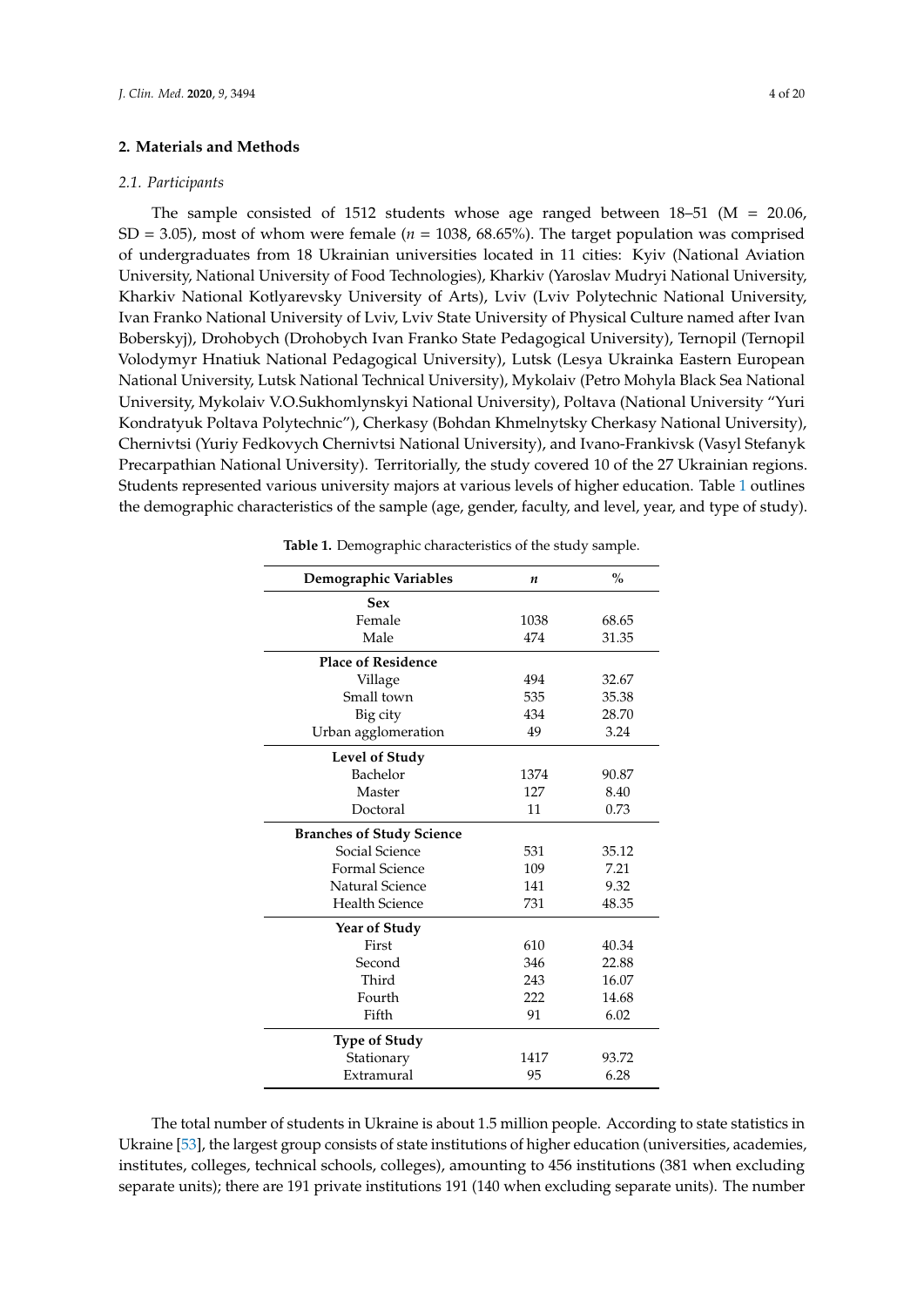of institutions of the highest level of accreditation (universities, institutes, academies) was 282, with 78 private institutions at this level. Of the total number of students, 400,000 are in extramural study and 106,000 are in private higher education institutions. Approximately 90% of students in universities, institutes, and academies are aged 17–24 years.

There are more females in higher education. This trend at universities has been stable over the past ten years [\[53\]](#page-17-12). With regard to study majors, constant changes began in higher education from 2015. The available statistics [\[53](#page-17-12)[,54\]](#page-17-13) offer only a partial understanding of the structure of student distribution by field of study. The majority of students choose social sciences (38.3%); natural sciences (6.4%); engineering, architecture, and construction (19–21%); education and pedagogy (8%); service industries (6.9%); and health and social security (8%).

In the present survey, we tried to avoid questions concerning ethnicity (Ukrainian, Russian) due to the military actions in eastern Ukraine provoked and initiated by the Russian Federation. The questionnaire was written in Ukrainian and was intended only for local students who spoke Ukrainian at the native speakers' level. According to national statistics [\[55\]](#page-17-14), 96.2% of young people aged 18–29 consider themselves ethnic Ukrainians, 2.8% Russians, and 0.7% of other nationalities. For 2019, the number of international students did not exceed 5%. Among students of other nationalities (foreign students) studying in Ukraine are citizens from India (*n* = 14,958), Morocco (*n* = 7390), Azerbaijan (*n* = 6228), Turkmenistan (*n* = 5033), Nigeria (*n* = 3552), Egypt (*n* = 3412), Turkey (*n* = 3254), China (*n* = 2721), Israel (*n* = 2460), and Georgia (*n* = 2397) [\[53\]](#page-17-12). Most international students traditionally choose Ukrainian medical colleges and universities, but we did not collect data from students in this type of higher education.

# *2.2. Measures*

#### 2.2.1. Exposure to COVID-19

Exposure to COVID-19was assessed based on eight questions about the consequences of the coronavirus: (1) Have you experienced symptoms that could indicate coronavirus infection? (2) Have you been tested for coronavirus? (3) Were you hospitalized by coronavirus? (4) Did you have to be in strict quarantine for at least 14 days, that is, in isolation from loved ones because of the coronavirus infection? (5) Has anyone in your family or friend group been infected with coronavirus? (6) Have any of your relatives died of coronavirus? (7) Have you or a loved one lost their job because of coronavirus? (8) Are you currently experiencing a worsening of your functioning or economic status due to the effects of the coronavirus pandemic? Individuals answered each of these questions with  $1 = Yes$  and  $0 = No$ .

#### 2.2.2. Perceived Impact of Coronavirus

The perceived impact of COVID-19 on the student's life was measured using five statements. Participants used a 5-item Likert scale (from 1 = Strongly disagree, to 5 = Definitely agree) to express how much they were afraid that the current situation associated with the coronavirus pandemic (COVID-19) may negatively affect their life in each of the following five areas: (1) Completing the semester and graduation; (2) finding a job and professional development; (3) financial situation (e.g., subsistence during studies); (4) relationships with loved ones and family; (5) relations with colleagues and friends. Next, the scores obtained from the five items were summarized to give a total score of perceived coronavirus impact (PCI). Higher scores indicated greater coronavirus-related concerns. The internal reliability of the scale was acceptable with Cronbach's  $\alpha = 0.65$ .

#### 2.2.3. Physical Activity

Physical activity during the coronavirus-related lockdown was assessed using the following question: "How many days a week did you exercise physically or pursue sports activities at home or away from home, at the university, in clubs or at the gym, in the last month?". Participants answered this question on an eight-point scale (from  $0 = Not$  one day to  $7 = Seven$  days a week). Next, the students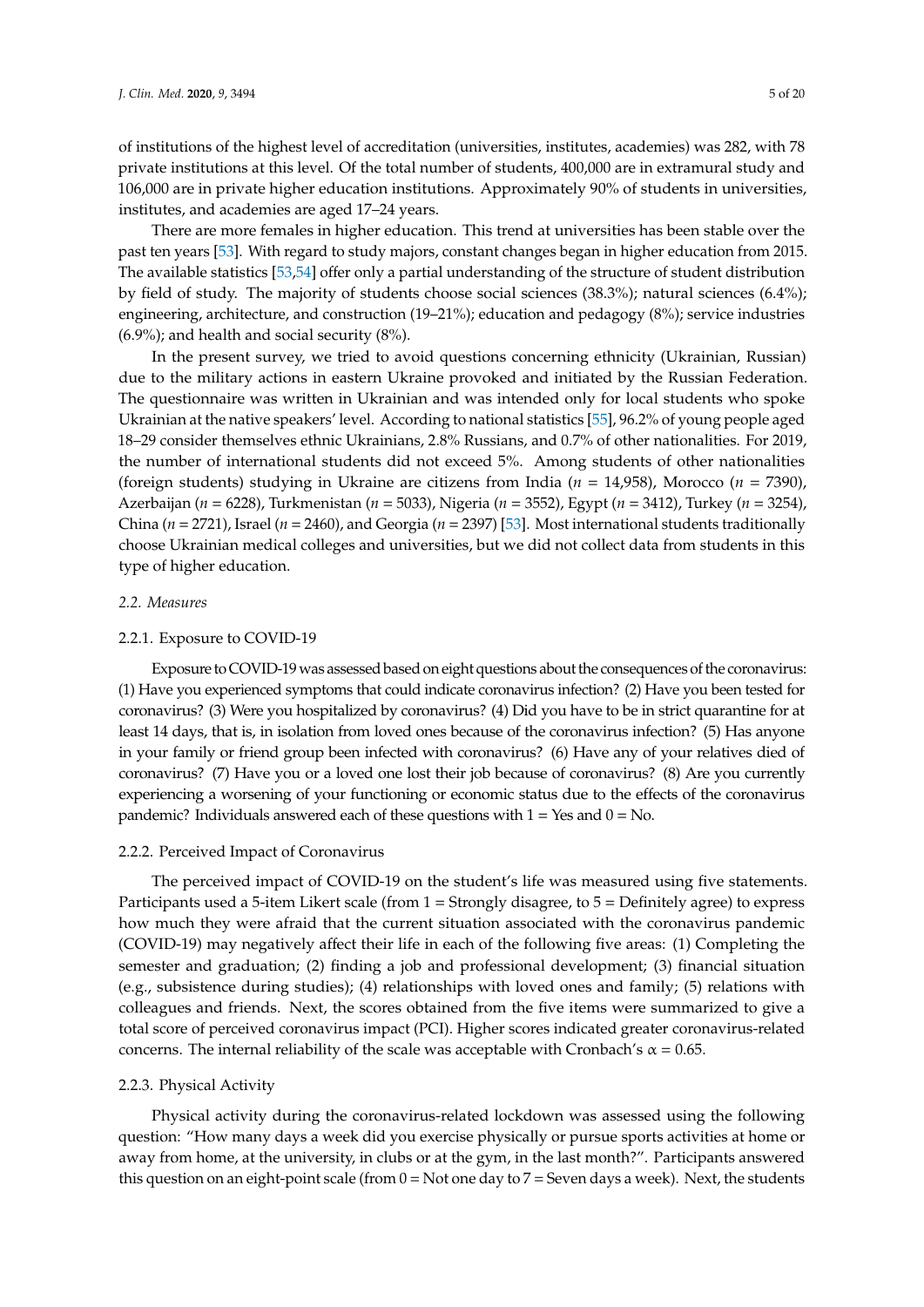answered the open question "how many minutes a day (on average) did you practice?", writing an average number of minutes of PA per day. The next question was as follows: "How many days a week did you do physical exercise or sports activities at home or away from home, at the university, in clubs or at the gym, within a month before the general coronavirus quarantine?", with the same scales used as in the answers for the previous questions. The number of days was multiplied by the number of minutes per day to calculate the PA level the previous week. Those students who performed 150 min weekly or more were included in the Active (A) group, whereas the Inactive (I) sample comprised those individuals who devoted less than 150 min per week to PA, according to the WHO recommendation [\[45\]](#page-17-4).

#### 2.2.4. Anxiety

A seven-item generalized anxiety disorder (GAD-7) is a self-reported measure designed to screen for symptoms following the Diagnostic and Statistical Manual of Mental Disorders (DSM-IV) criteria [\[56\]](#page-17-15). People rated, on a 4-point Likert scale ( $0 = Not$  at all,  $1 = Several$  days,  $2 = More$  than half the days, and  $3 =$  Nearly every day), how often they experienced anxiety symptoms in the past 2 weeks. The GAD-7 scores ranged between 0–4, indicating no or minimal anxiety, between 5–9 mild, between 10–14 moderate, and between 15–21 severe GAD [\[57\]](#page-18-0). Scores above 10 points indicated an anxiety disorder. In this study, the Cronbach's  $\alpha$  for the GAD-7 was 0.90.

#### 2.2.5. Depression

A patient health questionnaire (PHQ-9) was used to measure symptoms of depression among university students. PHQ-9 consisted of nine items, corresponding to the DSM-IV diagnostic criteria [\[58,](#page-18-1)[59\]](#page-18-2). Participants answered questions about how often over the past two weeks they had been bothered by nine depression symptoms, using a Likert-like response scale ranging from  $0 = Not$  at all, to  $3 = Nearly$ every day. The PHQ-9 scores may be interpreted as normal between 0–4, mild major depressive disorder between 5–9, moderate between 10–14, moderately severe between 15–19, and severe between 20–27 [\[58\]](#page-18-1). At a score of 10 or above, it is recommended to screen for a major depressive disorder [\[58,](#page-18-1)[60,](#page-18-3)[61\]](#page-18-4). In this study, the Cronbach's  $\alpha$  for the PHQ-9 was 0.85.

#### 2.2.6. Demographics

The survey also included eight questions related to demographic variables. The questions referred to age, gender, place of residence (village, small town, big city, and urban agglomeration), field of study, study major, level of study (i.e., first degree, secondary studies, uniform five-year studies, doctoral studies), year of the study (ranging 1–5), and mode (i.e., stationary or extramural). Table [2](#page-6-0) presents the frequency of the given response category in the study sample.

| Variable                                    | n    | $\frac{0}{0}$ |
|---------------------------------------------|------|---------------|
| Physical Activity ≥150 min Weekly           |      |               |
| Before Coronavirus Pandemic                 | 703  | 46.49         |
| During Coronavirus Pandemic                 | 653  | 43.19         |
| <b>Exposure To COVID-19</b>                 |      |               |
| Symptoms of Coronavirus Infection           | 111  | 7.34          |
| Testing for Coronavirus                     | 34   | 2.25          |
| Hospitalization Because of Coronavirus      | 8    | 0.53          |
| Strict Quarantine For At Least 14 Days      | 122  | 8.07          |
| Coronavirus Infection Among Close Relatives | 83   | 5.49          |
| Death of Coronavirus Among Close Relatives  | 7    | 0.46          |
| Unemployment Because Of The Coronavirus     | 602  | 39.81         |
| Worse Functioning or Lower Economic Status  | 1063 | 70.30         |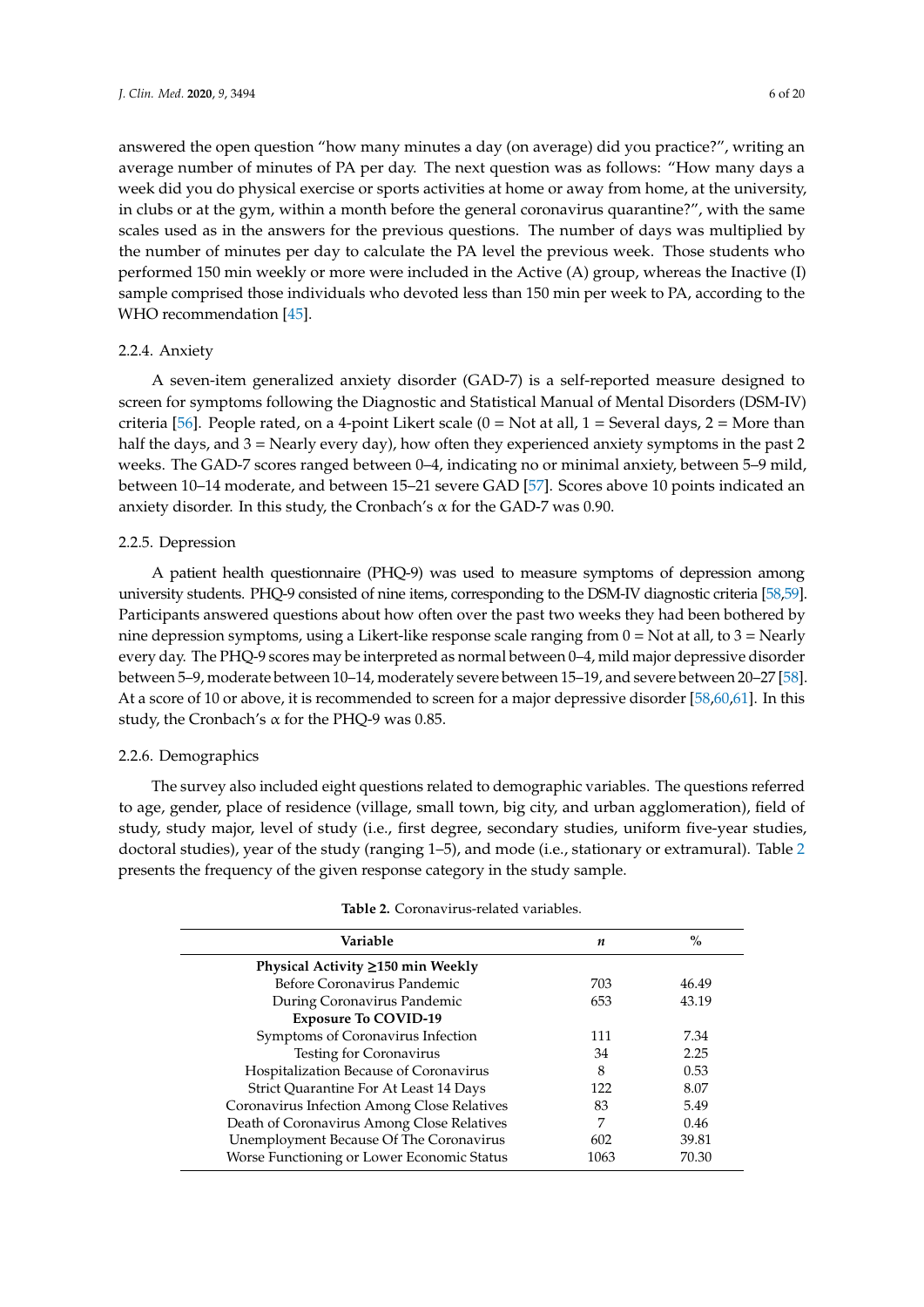<span id="page-6-0"></span>

| Variable                                                     | n   | $\%$  |
|--------------------------------------------------------------|-----|-------|
| Anxiety (GAD-7)                                              |     |       |
| Normal $(0-4)$                                               | 618 | 40.87 |
| Mild $(5-9)$                                                 | 534 | 35.32 |
| Moderate $(10-14)$                                           | 243 | 16.07 |
| Severe (15-21)                                               | 117 | 7.74  |
| Depression (PHQ-9)                                           |     |       |
| Normal $(0-4)$                                               | 476 | 31.48 |
| Mild $(5-9)$                                                 | 557 | 36.84 |
| Moderate $(10-14)$                                           | 290 | 19.18 |
| Moderately severe (15–19)                                    | 127 | 8.40  |
| Severe (20–27)                                               | 62  | 4.10  |
| Neither Depression nor Anxiety Diagnosis (Scores $\leq 10$ ) | 958 | 63.36 |
| Anxiety Only Diagnosis (GAD-7 $\geq$ 10)                     | 75  | 4.96  |
| Depression Only Diagnosis (PHQ-9 $\geq$ 10)                  | 194 | 12.83 |
| Dual Anxiety and Depression Diagnosis (Scores $\geq 10$ )    | 285 | 18.85 |

**Table 2.** *Cont*.

# *2.3. Procedure*

A cross-sectional study was performed using a self-reported Google Forms survey. This study was part of an international research project preregistered in the Open Science Framework (OSF) [\[62\]](#page-18-5). Researchers collaborated with students' trade unions and student government organizations to disseminate an invitation to participate in the study among the students of target universities. The invitation was distributed by Facebook groups, Viber groups, and Telegram channels. The data were collected from 14 May to 4 June 2020 and 99% of the responses were dated between 14 May and 1 June. The first website of the Google Forms survey consisted of information about the study and an informed consent form. All students were informed about the purpose of the study and participation was voluntary. They were also assured about the anonymity and confidentiality of the survey and that they may refuse to participate in the study at any time. Initially, 1542 students visited the website with the survey. However, 30 undergraduates did not agree to participate in the study. Ultimately, 1512 respondents gave their informed consent and completed the questionnaire (98.1% response rate). This study was approved by the Institutional Research Board (IRB) of the Lviv State University of Physical Culture (No. 4/2020.04.01) and was conducted according to the principles of the Declaration of Helsinki.

#### Statistical Analysis

Descriptive statistics, such as the mean (*M*), standard deviation (SD), range, standard error (SE), and 95% confidential intervals (CI) with lower limit (LL) and upper limit (UL) calculated for the total sample. Pearson's  $\chi^2$  test of independence was performed to find an association between physical activity (PA) before and during the coronavirus pandemic. A two-way ANOVA was performed to examine sex and PA differences (considered as dichotomous discrete variables) in anxiety (continuous variable). The effect size was measured by partial eta-squared  $(\eta_p^2)$ , which describes the ratio of variance explained in the dependent variable by a predictor in the ANOVA model. The Tukey's honest significant difference test (HSD) was performed to examine post hoc differences between mean scores. The associations between mental health and PA were examined using binominal logistic regression analysis. The relationships between anxiety, COVID-19 impact, physical activity, and sex were examined using Pearson's correlation analysis. Finally, multiple linear regression analysis was conducted to find the moderation effect of physical activity and sex on the relationship between COVID-19 impact and anxiety. All analyses were performed using Statistica 13.3. (Statsoft Polska Sp. z o.o., Kraków, Poland)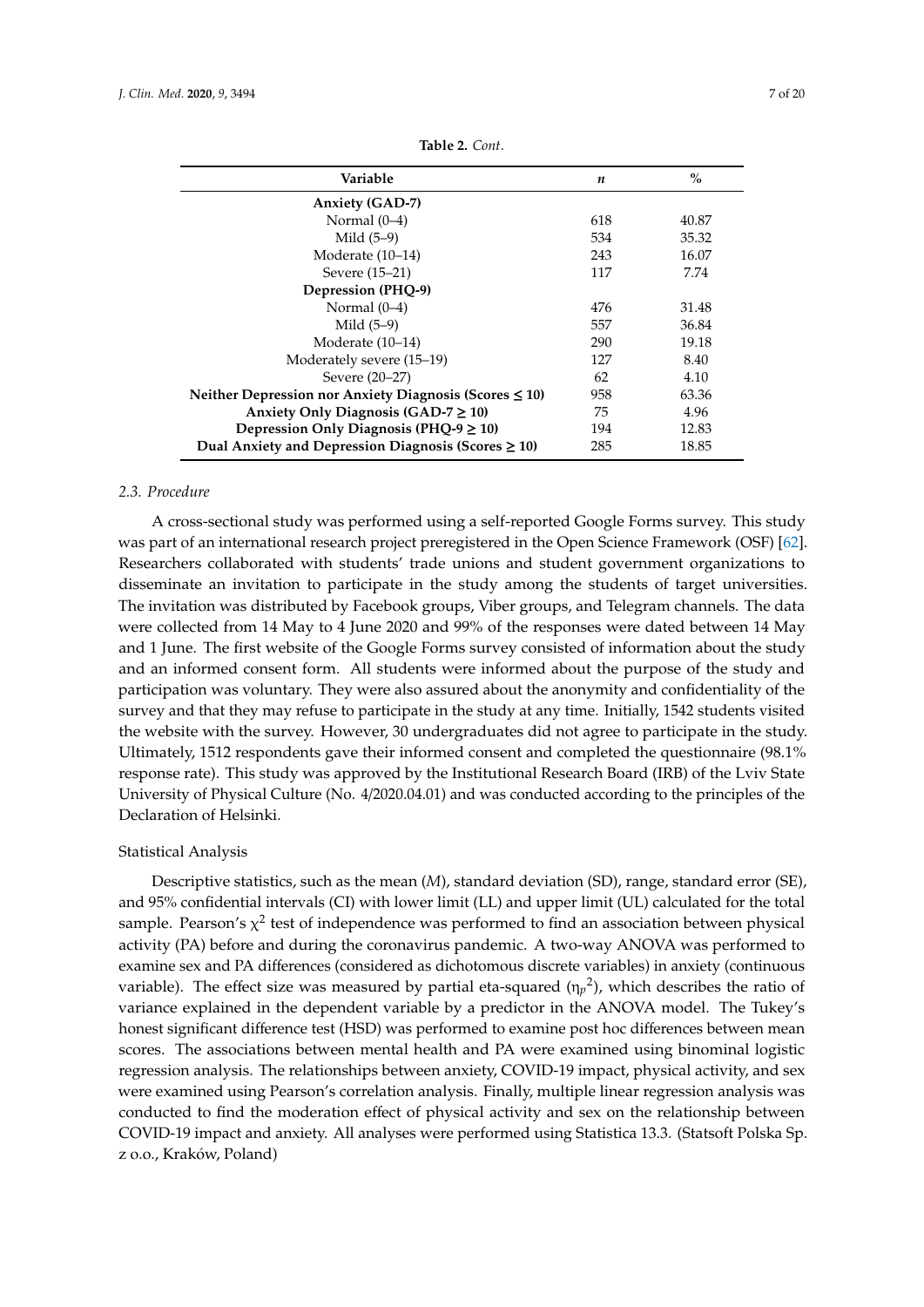# **3. Results**

#### *3.1. Prevalence of Anxiety and Depression among Undergraduates during the COVID-19 Pandemic*

Anxiety criteria (GAD-7  $\geq$  10) were met by 360 undergraduates (24%), while depression  $(PHQ-9 \ge 10)$  was found in 479 university students (32%). Overall, people with clinically significant depression and/or anxiety totaled 554 (37%), whereas 958 (63%) of people did not display significant symptoms of mental disorder. In the study sample, individuals meeting exclusively anxiety criteria numbered 75 (5%), those exclusively with depression criteria numbered 194 (13%), and those with dual depression and anxiety symptoms totaled 285 undergraduates (19%). The contingency table showed that the difference between people with singular and dual symptoms was statistically significant,  $\chi^2$  (1) = 492.28, *p* < 0.001, φ = 0.57. Descriptive statistics for anxiety and the impact of COVID-19 on students' well-being are shown in Table [3.](#page-7-0)

<span id="page-7-0"></span>

| Variable                                   |          |       |           |       | 95% CI |
|--------------------------------------------|----------|-------|-----------|-------|--------|
|                                            | Range    | М     | <b>SD</b> | LL    | UL     |
| Anxiety                                    | $0 - 21$ | 6.43  | 4.94      | 6.19  | 6.68   |
| Depression                                 | $0 - 27$ | 7.79  | 5.48      | 7.51  | 8.06   |
| Perceived Impact of Coronavirus on Life    | $5 - 25$ | 15.86 | 4.17      | 15.65 | 16.07  |
| Completing the Semester and Graduation     | $1 - 5$  | 3.36  | 1.26      | 3.30  | 3.42   |
| Finding A Job and Professional Development | $1 - 5$  | 3.67  | 1.20      | 3.61  | 3.73   |
| Financial Situation                        | $1 - 5$  | 3.82  | 1.18      | 3.76  | 3.88   |
| Relationships with Loved Ones, Family      | $1 - 5$  | 2.44  | 1.43      | 2.37  | 2.51   |
| Relations with Colleagues, Friends         | $1 - 5$  | 2.57  | 1.36      | 2.50  | 2.64   |

| <b>Table 3.</b> Descriptive statistics. |  |
|-----------------------------------------|--|
|-----------------------------------------|--|

# *3.2. Prevalence of PA before and during the COVID-19 Pandemic*

Tables [1](#page-3-0) and [2](#page-6-0) demonstrate the number and proportion of individuals exposed to the coronavirus disease and engaged in PA at a sufficient level (≥150 min/week, according to theWHO recommendations) before and during the national coronavirus quarantine. As shown in Table [2,](#page-6-0) most students reported being inactive both before and during the COVID-19 quarantine. During the COVID-19 outbreak, 43% of university students were engaged in PA at the desired level. In comparison, 46% of students reported being active before lockdown. A Pearson's  $\chi^2$  test of independence indicated that the differences between active and inactive participants significantly changed over time;  $\chi^2$  (1) = 254.93,  $p < 0.001$ , φ = 0.41. The same status of PA before and during the coronavirus pandemic was reported by 457 active individuals (30.22%) and 613 (40.54%) inactive individuals. People active before the quarantine but becoming inactive during the COVID-19 pandemic numbered 246 (16.27%). Conversely, those inactive before the pandemic outbreak but becoming active during the coronavirus lockdown totaled 196 (12.96%). It suggests that students with a reduced level of PA during the COVID-19 pandemic outnumbered those becoming more active.

## *3.3. Di*ff*erences in Anxiety and Depression between Physically Active and Inactive University Students*

Results of the binominal logistic regression suggest that, during the COVID-19 pandemic, university students that met the clinical criteria for depression (the PHQ-9 scores  $\geq$  10) were 1.6 times less likely to engage in PA (≥150 min PA weekly) than those without clinically significant depression  $\chi^2$  (1) = 19.04, OR = 1.64, 95% CI (1.31, 2.05), B = 0.49, SE B = 0.11, t(1510) = 4.32, *p* < 0.001, Wald  $\chi^2$  = 18.67. Undergraduates that met the clinical criteria for anxiety (the GAD-7 scores  $\geq 10$ ) were 1.7 times less likely to exercise than their counterparts without clinically significant anxiety disorders,  $\chi^2(1) = 17.98$ , OR = 1.69, 95% CI (1.32, 2.17), B = 0.53, SE B = 0.13, t(1510) = 4.18,  $p < 0.001$ , Wald  $\chi^2$  = 17.47. Undergraduates with the dual clinical criteria of depression and anxiety (scores in the PHQ-9  $\geq$  10 and GAD-7  $\geq$  10) were 1.9 times less likely to be physically active than people without clinically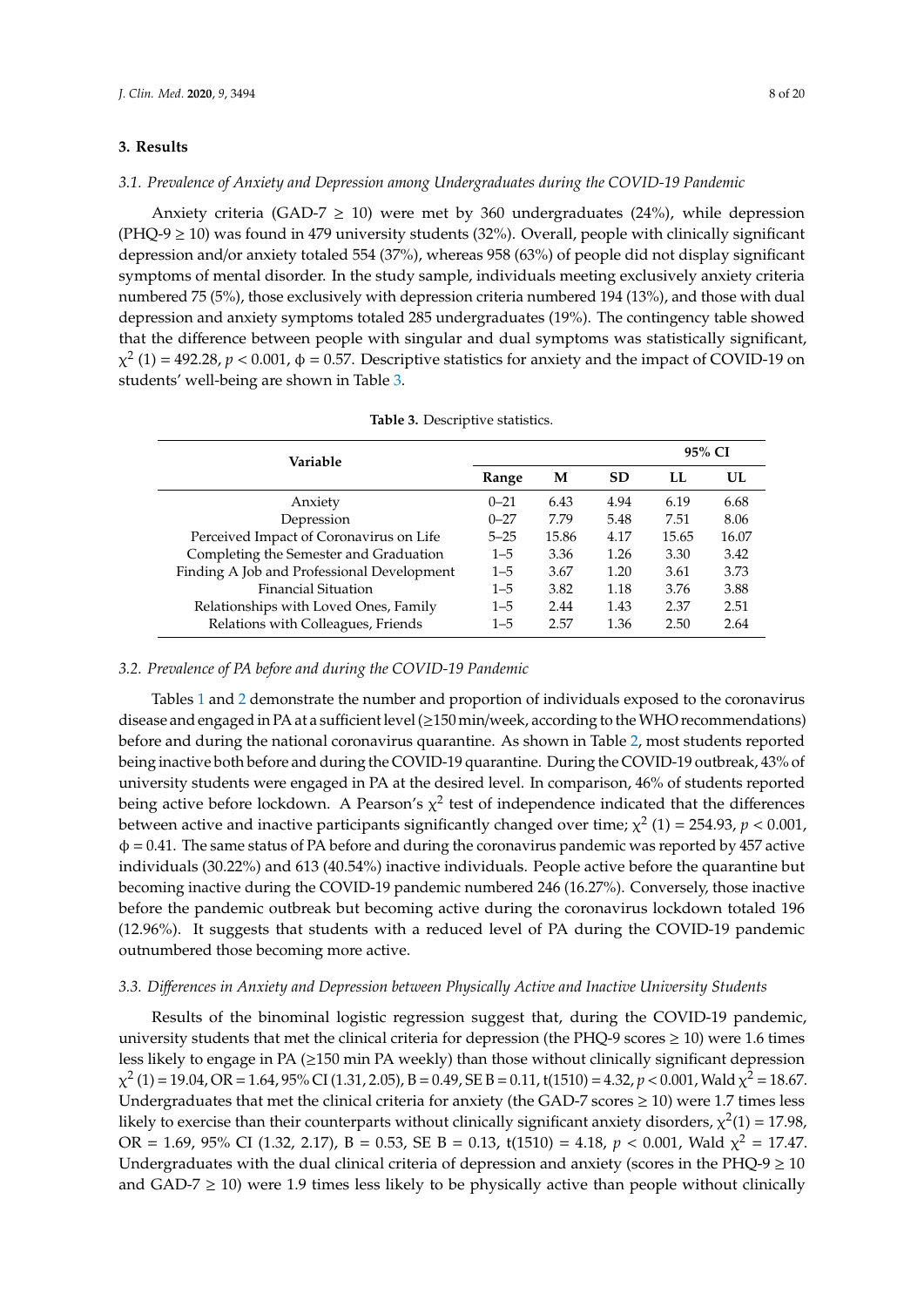significant mental health symptoms,  $\chi^2$  (1) = 22.84, OR = 1.95, 95% CI (1.47, 2.58), B = 0.67, SE B = 0.14,  $t(1241) = 4.68, p < 0.001$ , Wald  $\chi^2 = 21.89$ .

Table [4](#page-8-0) and Figure [1](#page-8-1) demonstrate some results of the two-way ANOVA test with anxiety as the dependent variable and sex (female, male) and PA groups (inactive, active) as the independent variables. A significant effect was found for sex and PA separately (Table [4\)](#page-8-0). The Tukey HSD post hoc test showed that females scored significantly higher in anxiety than males and physically inactive female students (those who were engaged in PA less than 150 min weekly during the coronavirus pandemic). Levels of anxiety were similar in physically active and inactive female students. Physically active and inactive male university students did not differ in their anxiety levels. The effect of interaction between gender and PA was also not statistically significant.

<span id="page-8-0"></span>Table 4. Means, standard deviations, and two-way ANOVA statistics for anxiety.

| Variable        |      | Female    |      | Male      |               | <b>ANOVA</b> |         |            |  |
|-----------------|------|-----------|------|-----------|---------------|--------------|---------|------------|--|
|                 | М    | <b>SD</b> | М    | <b>SD</b> | Effect        | F(1, 1508)   |         | $\eta_p^2$ |  |
| PA Groups       |      |           |      |           |               | 41.27        | < 0.001 | 0.03       |  |
| <b>Inactive</b> | 6.58 | 4.98      | 4.87 | 4.52      | PА            | 5.88         | 0.015   | 0.00       |  |
| Active          | 7 29 | 4.96      | 5.49 | 4.67      | $S \times PA$ | 0.03         | 0.861   | 0.00       |  |

<span id="page-8-1"></span> $n = 1512$ . ANOVA = analysis of variance;  $S =$  sex,  $PA =$  physical activity.

|             | $\blacksquare$ Active $\blacksquare$ Inactive |
|-------------|-----------------------------------------------|
| $\star$     |                                               |
| ***         |                                               |
| $\mathbf x$ |                                               |



**Figure 1.** Mean anxiety scores for groups of undergraduates differing in sex (women, men) and engagement in physical activity (active, inactive). Error bars show standard errors.  $* p < 0.05$ ,  $*** p < 0.001$ .

A two-way ANOVA was conducted for depression as a dependent variable and sex (female, male)  $\overline{AB}$  two-way and  $\overline{BC}$  and  $\overline{BC}$  was conducted for dependent variable  $\overline{BC}$  and  $\overline{AB}$  and  $\overline{AB}$  for more details) Both sex and PA were statistically significant factors for depression but without an interaction effect. details). Both sex and Pa were statistically significant factors for depression but with the property of dependence of  $\alpha$ . inactive female students, as well as active and inactive males. Significant differences were also found between inactive women and active men. and PA groups (inactive, active) as independent variables (see Table [5](#page-9-0) and Figure [2](#page-9-1) for more details). The Tukey HSD post hoc test showed that physically active women differ significantly in depression to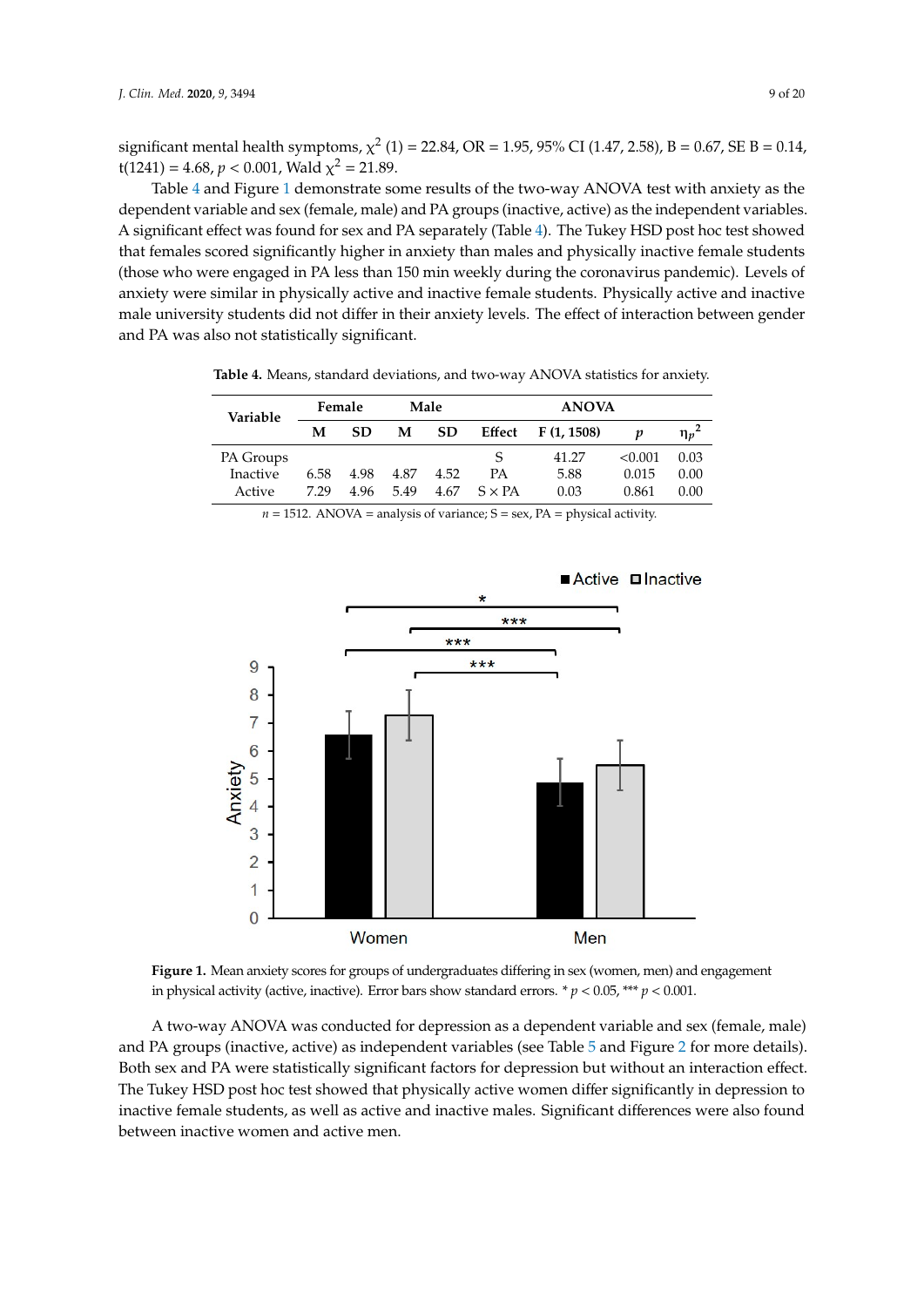<span id="page-9-0"></span>**Table 5.** Means, standard deviations, and two-way ANOVA statistics for depression.

| Variable  | Female |           |      | Male      |               | <b>ANOVA</b> |         |          |
|-----------|--------|-----------|------|-----------|---------------|--------------|---------|----------|
|           | М      | <b>SD</b> | м    | <b>SD</b> | Effect        | F(1, 1508)   |         | $\eta_p$ |
| PA groups |        |           |      |           | S             | 44.59        | < 0.001 | 0.03     |
| Active    | 7.82   | 5.30      | 5.88 | 5.09      | PА            | 10.33        | 0.001   | 0.01     |
| Inactive  | 8.87   | 5.62      | 6.78 | 5.06      | $S \times PA$ | 0.06         | 0.812   | 0.00     |

<span id="page-9-1"></span>*n* = 1512. ANOVA = analysis of variance; S = sex, PA = physical activity.



**Figure 2.** Mean depression scores for groups of undergraduates differing in sex (women, men) and **Figure** 2. engagement in physical activity (active, inactive). Error bars show standard errors.  $*$   $p$  < 0.05,  $***$   $p$  < 0.001.

# 0.001. *3.4. Predictors of Anxiety and Depression*

*3.4. Predictors of Anxiety and Depression*  Correlation analysis showed that anxiety was positively associated with exposure to COVID-19  $p < 0.001$ ). Hierarchical multiple linear regression was conducted separately for anxiety and depression as an explanatory variable and sex, exposure to COVID-19, the impact of COVID-19 on well-being, and physical activity (PA) as predictor variables. Both regression models were tested in a preliminary analysis to ensure that they met the assumptions of residual normality, linearity, homoscedasticity, and non-collinearity (using VIF < 10). All criteria were met. As presented in Table [6,](#page-10-0) all variables were found to be significant predictors of anxiety. Sex alone explained about 3% of anxiety variability,  $F(1, 1510) = 48.41$ ,  $p < 0.001$ . The negative correlation found between sex and anxiety indicated that females (coded as "0") presented higher anxiety levels than males (coded as "1"). When exposure to COVID-19 was included in the regression in the second step, the model explained 9% of anxiety variability, F(2, 1509) = 73.23,  $p < 0.001$ . The change in variance explained was 6%, F(1, 1509) = 95.04,  $p < 0.001$ . The third model of regression included the impact of COVID-19 on students' well-being. The variability explained significantly increased to 13% (F(3, 1508) = 74.50,  $p < 0.001$ ), with 4% of change in variance explained (F(1, 1508) = 70.30,  $p < 0.001$ ). The fourth step of regression analysis included PA, which significantly changed the variance explained to  $14\%$  (F(4, 1507) = 61.92, *p* < 0.001). The variability explained changed significantly by about  $1\%$  (F(1, 1507) = 21.21, *p* < 0.001). The negative association between PA and anxiety indicates that those university students who spent less than 150 min doing PA every week during the COVID-19 pandemic experienced higher levels of anxiety than their counterparts who engaged in more than 150 min PA per week.  $(r = 0.25, p < 0.001)$  and the perceived coronavirus impact (PCI) on students' well-being  $(r = 0.16, p = 0.16)$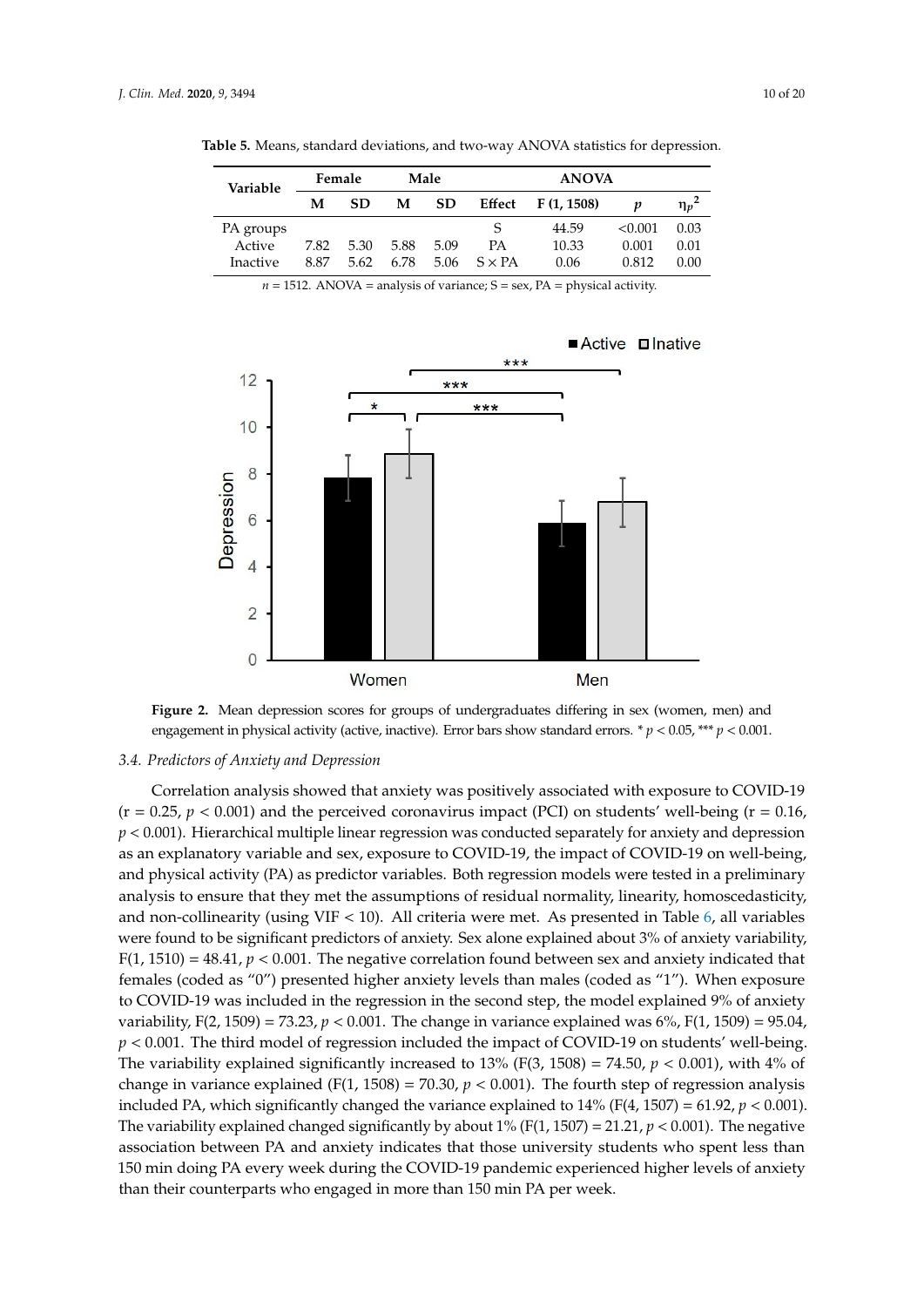<span id="page-10-0"></span>

| Variable                 |             |         | $95\%$ CI for B |            |             |                |              |  |  |
|--------------------------|-------------|---------|-----------------|------------|-------------|----------------|--------------|--|--|
|                          | B           | LL      | UL              | <b>SEB</b> | β           | $\mathbb{R}^2$ | $\Delta R^2$ |  |  |
| Step 1                   |             |         |                 |            |             | $0.03***$      | $0.03***$    |  |  |
| Constant                 | $8.47***$   | 8.15    | 8.80            | 0.17       |             |                |              |  |  |
| <b>Sex</b>               | $-2.17$ *** | $-2.78$ | $-1.61$         | 0.30       | $-0.19$ *** |                |              |  |  |
| Step 2                   |             |         |                 |            |             | $0.09***$      | $0.06***$    |  |  |
| Constant                 | $6.75***$   | 6.26    | 7.24            | 0.25       |             |                |              |  |  |
| <b>Sex</b>               | $-2.11$ *** | $-2.68$ | $-1.54$         | 0.29       | $-0.18$ *** |                |              |  |  |
| Exposure to COVID-19     | $1.26***$   | 0.99    | 1.53            | 0.14       | $0.23***$   |                |              |  |  |
| Step 3                   |             |         |                 |            |             | $0.13***$      | $0.04***$    |  |  |
| Constant                 | $2.92***$   | 1.88    | 3.95            | 0.53       |             |                |              |  |  |
| <b>Sex</b>               | $-2.21$ *** | $-2.77$ | $-1.65$         | 0.29       | $-0.19$ *** |                |              |  |  |
| Exposure to COVID-19     | $0.99***$   | 0.72    | 1.27            | 0.14       | $0.18***$   |                |              |  |  |
| Impact of COVID-19 (PCI) | $0.27***$   | 0.20    | 0.33            | 0.03       | $0.20***$   |                |              |  |  |
| Step 4                   |             |         |                 |            |             | $0.14***$      | $0.01***$    |  |  |
| Constant                 | $4.42***$   | 3.31    | 5.53            | 0.57       |             |                |              |  |  |
| Sex                      | $-2.08$ *** | $-2.63$ | $-1.53$         | 0.28       | $-0.18$ *** |                |              |  |  |
| Exposure to COVID-19     | $0.99***$   | 0.72    | 1.26            | 0.14       | $0.18***$   |                |              |  |  |
| Impact of COVID-19 (PCI) | $0.27***$   | 0.21    | 0.34            | 0.03       | $0.21***$   |                |              |  |  |
| Physical activity (PA)   | $-0.46$ *** | $-0.60$ | $-0.33$         | 0.07       | $-0.16$ *** |                |              |  |  |
| *** $p < 0.001$ .        |             |         |                 |            |             |                |              |  |  |

**Table 6.** Hierarchical regression results for anxiety.

Depression was found to be positively associated with exposure to COVID-19 ( $r = 0.23$ ,  $p < 0.001$ ) and PCI ( $r = 0.23$ ,  $p < 0.001$ ). Hierarchical multiple regression analysis showed that all variables included in the model were significant predictors of depression (Table [7\)](#page-11-0). Similar to the previous analysis, sex explained about 3% of depression variability (F(1, 1510) = 54.01, *p* < 0.001), with higher depression among female students than male. In the second step, gender and exposure to COVID-19 explained for 8% of anxiety variability, F(2, 1509) = 70.46, *p* < 0.001. The change in variance explained equaled  $5\%$ , F(1, 1509) = 83.95,  $p < 0.001$ . When PCI was included in the third regression model, the percentage of variability explained significantly increased to 12% (F(3, 1508) = 71.29, *p* < 0.001), with 4% of change in variance explained (F(1, 1508) = 66.81,  $p < 0.001$ ). The fourth model of regression included PA, which significantly changed the variance explained to 15% (F(4, 1507) = 66.64, *p* < 0.001). The variability explained changed significantly by about  $3\%$  (F(1, 1507) = 46.26,  $p < 0.001$ ). In comparison with the hierarchical regression model for anxiety, PA seems more important for depression than for anxiety.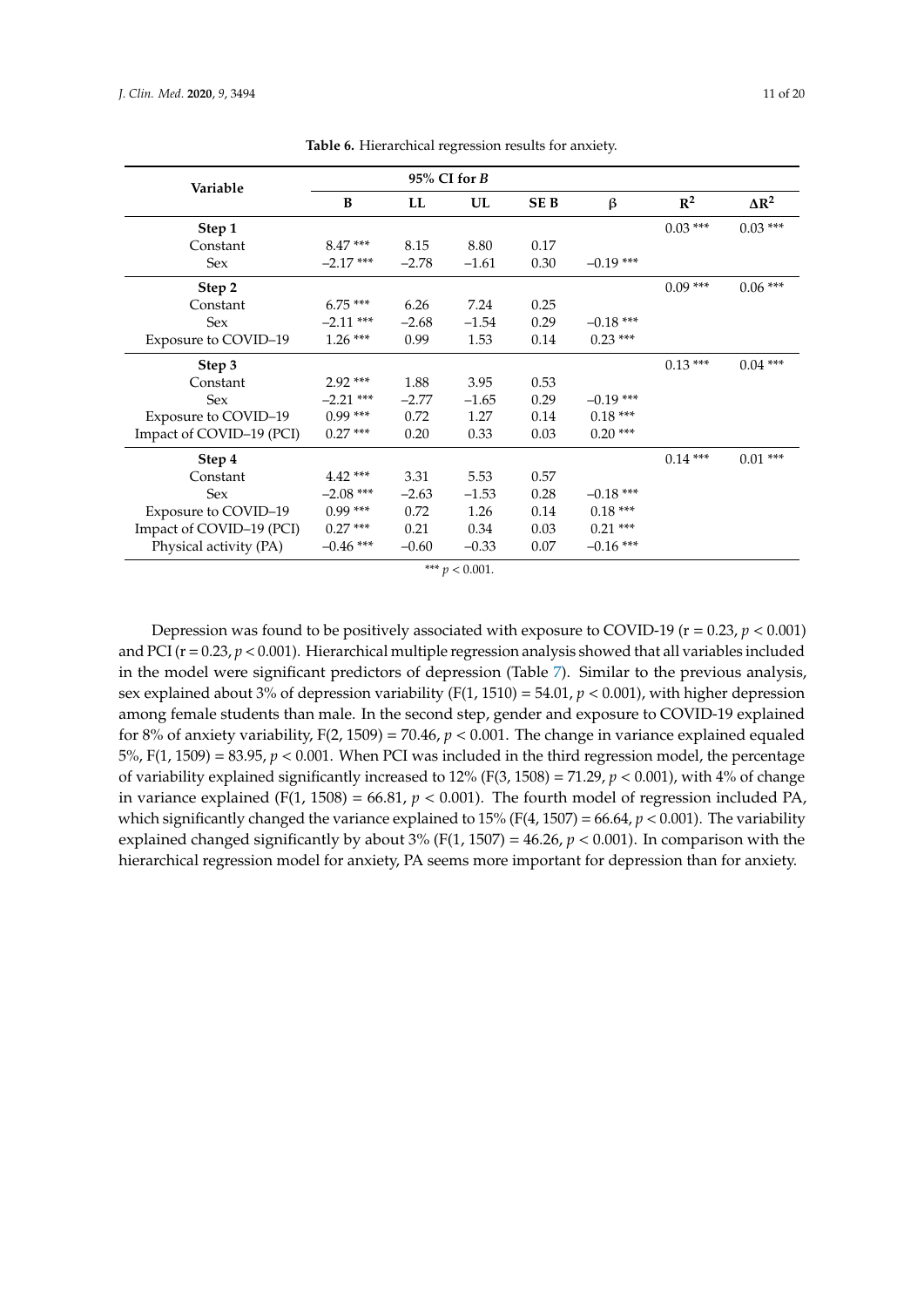<span id="page-11-0"></span>

| Variable                 |             |         | 95% CI for B |            |             |                |              |  |  |
|--------------------------|-------------|---------|--------------|------------|-------------|----------------|--------------|--|--|
|                          | B           | LL      | UL           | <b>SEB</b> | $\beta$     | $\mathbb{R}^2$ | $\Delta R^2$ |  |  |
| Step 1                   |             |         |              |            |             | $0.03***$      | $0.03***$    |  |  |
| Constant                 | $8.47***$   | 8.14    | 8.80         | 0.17       |             |                |              |  |  |
| Gender                   | $-2.20$ *** | $-2.78$ | $-1.61$      | 0.30       | $-0.19$ *** |                |              |  |  |
| Step 2                   |             |         |              |            |             | $0.08***$      | $0.05***$    |  |  |
| Constant                 | $6.75***$   | 6.27    | 7.24         | 0.25       |             |                |              |  |  |
| Gender                   | $-2.11$ *** | $-2.68$ | $-1.54$      | 0.29       | $-0.18$ *** |                |              |  |  |
| Exposure to COVID-19     | $1.26***$   | 0.99    | 1.53         | 0.14       | $0.23$ ***  |                |              |  |  |
| Step 3                   |             |         |              |            |             | $0.12***$      | $0.04***$    |  |  |
| Constant                 | $2.92***$   | 1.88    | 3.95         | 0.53       |             |                |              |  |  |
| Gender                   | $-2.21$ *** | $-2.77$ | $-1.65$      | 0.29       | $-0.19$ *** |                |              |  |  |
| Exposure to COVID-19     | $0.99***$   | 0.72    | 1.27         | 0.14       | $0.18***$   |                |              |  |  |
| Impact of COVID-19 (PCI) | $0.27***$   | 0.20    | 0.33         | 0.03       | $0.20***$   |                |              |  |  |
| Step 4                   |             |         |              |            |             | $0.15***$      | $0.03***$    |  |  |
| Constant                 | $4.42***$   | 3.31    | 5.53         | 0.57       |             |                |              |  |  |
| Gender                   | $-2.08$ *** | $-2.63$ | $-1.53$      | 0.28       | $-0.18$ *** |                |              |  |  |
| Exposure to COVID-19     | $0.99***$   | 0.72    | 1.26         | 0.14       | $0.18***$   |                |              |  |  |
| Impact of COVID-19 (PCI) | $0.27***$   | 0.21    | 0.34         | 0.03       | $0.21***$   |                |              |  |  |
| Physical activity (PA)   | $-0.46$ *** | $-0.60$ | $-0.33$      | 0.07       | $-0.16$ *** |                |              |  |  |
| *** $p < 0.001$ .        |             |         |              |            |             |                |              |  |  |

**Table 7.** Hierarchical regression results for depression.

#### **4. Discussion**

# *4.1. Mental Health in Ukrainian University Students*

This study aimed to examine PA's relationship with the mental health of university students during the COVID-19 pandemic. Results suggest that 37% of the study sample suffered from moderate to severe anxiety and/or depression. Symptoms of depression were significantly more frequently found than symptoms of anxiety. In addition, more people had dual clinically significant mental disorders (anxiety and depression simultaneously) than those who met the singular criteria of the PHQ-9 and GAD-7. Approximately one-quarter of students may suffer from general anxiety disorders, while nearly one-third may be affected by depression. Furthermore, almost one-fifth of university students manifested symptoms of anxiety and depression concurrently. This means that the vast majority of individuals with anxiety symptoms experienced the comorbidity of depression.

The hypothesis that approximately one-third of the university student population suffered from various forms of depression and anxiety (from moderate to severe symptoms) was confirmed in this research regarding depression, but anxiety levels were lower than expected. The present result is consistent with the study of Feng et al. [\[25\]](#page-16-10) but differs from certain previous studies performed in the student population during the COVID-19 pandemic [\[18](#page-16-0)[,20,](#page-16-5)[21](#page-16-6)[,28\]](#page-16-9). The prevalence of depression in the present study sample was 32%. In comparison, between 23% [\[18\]](#page-16-0) and 32% [\[25\]](#page-16-10) of depression was reported among college and university students in China. General anxiety disorder was found in approximately 24% of Ukrainian university students, as compared to 4% [\[24\]](#page-16-7), 28% [\[25\]](#page-16-10) and 45% [\[18\]](#page-16-0) among Chinese college students, 35% of Polish university students [\[20\]](#page-16-5), and 56% in nursing students from Israel [\[28\]](#page-16-9). The mean anxiety score was 6.43 in the present sample of Ukrainian university students, while Jordanian students reported a mean anxiety score of 8.4 [\[21\]](#page-16-6). Anxiety in the present study was lower than in most previous studies reported for both students and general populations.

A review indicated that the prevalence of anxiety and depression ranged between 16–28% of the Chinese population during the COVID-19 pandemic at the time of publishing [\[13\]](#page-15-3). However, differences between particular studies can be seen in mental health symptoms during the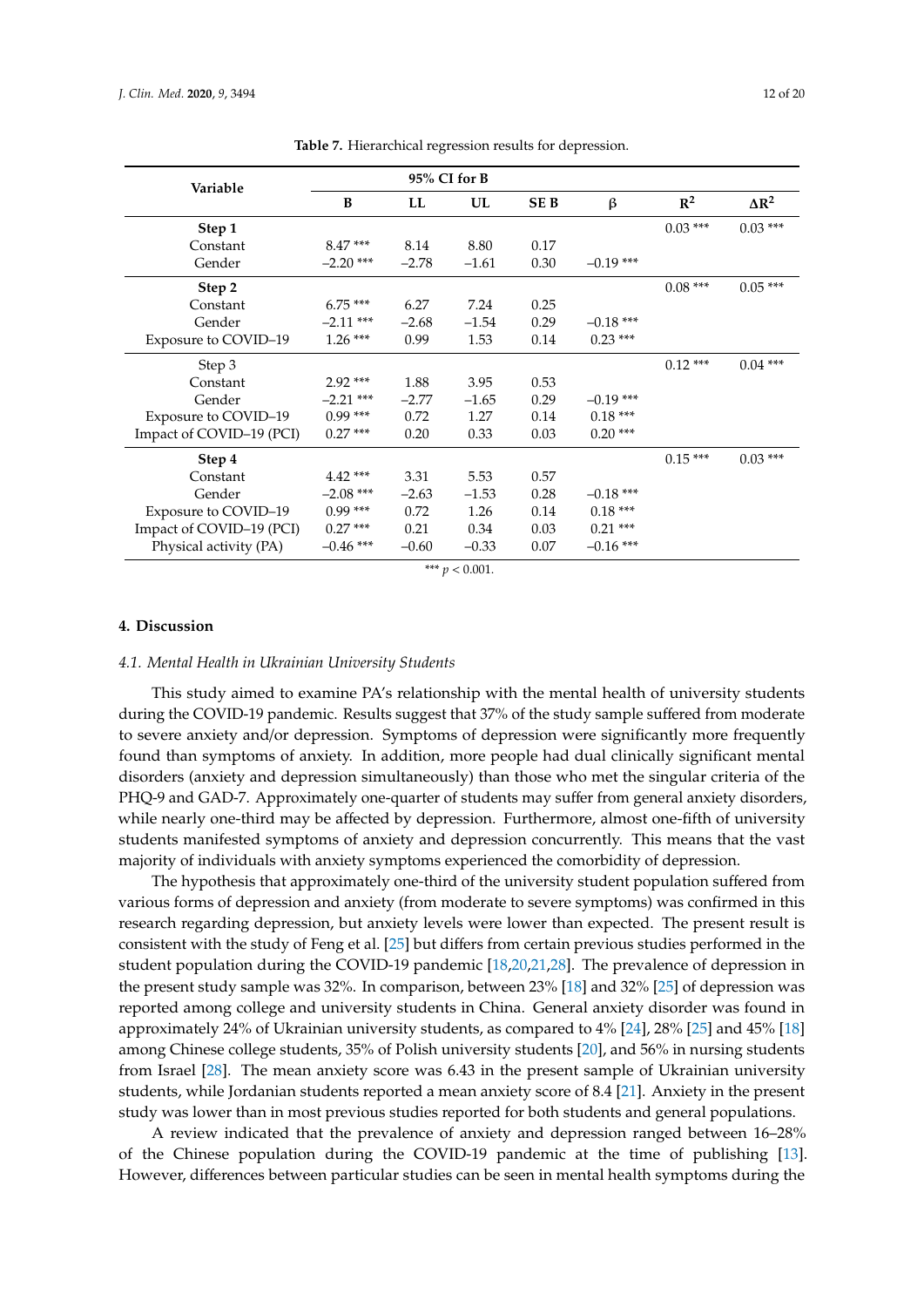COVID-19 pandemic. More specifically, moderate to severe anxiety was noted in 29%, whereas moderate to severe depression was reported in 16% of the population living in China during the COVID-19 pandemic outbreak [\[16,](#page-16-1)[17\]](#page-16-15). Among Chinese people younger than 35, 38% reported general anxiety disorder (GAD), and 22% reported depression symptoms [\[9](#page-15-5)[,10\]](#page-15-6). Ahmed et al. [\[6\]](#page-15-4) found 19% of people suffered from anxiety and 27% suffered from symptoms of depression ranging from moderate to severe among 1074 Chinese people living in Hubei province. The prevalence of depression, anxiety, and comorbidity of depression and anxiety was 48.3%, 22.6%, and 19.4%, respectively, among people from Wuhan province in China [\[52\]](#page-17-11). Approximately 23% of individuals from Cyprus reported moderate to severe anxiety symptoms, and 9% reported moderate to severe depression symptoms [\[22\]](#page-16-4).

The differences between particular studies may be determined, besides cross-cultural differences, by the various methods used to measure anxiety and depression, the distinct quality of the study, and the various cut-off criteria for diagnosing anxiety and depression. A recent meta-analysis indicated that the prevalence of depression assessed using the PHQ-9 scores  $\geq$ 10 are often overestimated when compared to a diagnosis of major depression on the base of Structured Clinical Interview for Diagnostic and Statistical Manual of Mental Disorders (SCID) [\[63\]](#page-18-6). On the other hand, the PHQ is a self-reported screening questionnaire used to detect a risk of depression by an average non-clinician person, so overestimating seems to be a desired feature in this case. Another systematic review and meta-analysis [\[64\]](#page-18-7) showed that PHQ-9 has acceptable diagnostic properties for major depressive disorders (with cut-off points between 8–11), and diagnostic accuracy was reasonably consistent despite the clinical heterogeneity of the included studies. Most likely, certain anxiety and depression measures present better sensitivity, specificity, and reliability than others. A previous meta-analysis showed a wide range of differences in the global prevalence of anxiety among medical students, which may also be related to cross-cultural differences [\[65\]](#page-18-8). Moreover, research was conducted at different stages of the COVID-19 outbreak. Many countries in the world introduced several coronavirus-related restrictions in traveling; shopping; access to education, medical and social services; outdoor physical activity; gatherings; and meetings with friends and family. However, these restrictions were changed systematically within each country. As a consequence, a reliable comparison of mental health during the COVID-19 pandemic may be very difficult to achieve.

Consistent with most of the previous research, the analysis of variance showed that female Ukrainian university students score higher than men in anxiety and depression [\[16](#page-16-1)[,18–](#page-16-0)[23\]](#page-16-3). However, it is essential to note that these differences are rather weak, since the effect size was very small ( $\eta_p^2$  = 0.03), and sex was not found to be a predictor for both anxiety and depression. Previous research indicated that the fear of the COVID-19 disease was positively related to a younger age, being female, and those more likely to keep smoking and drinking alcohol among medical students in Vietnam [\[26\]](#page-16-16). Among Jordanian university students, higher anxiety was reported in females, individuals with the lowest monthly income, those with less coronavirus knowledge, and those who believed the disease was part of a conspiracy [\[21\]](#page-16-6).

The present results do not differ substantially from previous research conducted before the coronavirus pandemic outbreak [\[30–](#page-16-11)[33\]](#page-16-13). It is confirmed that university and college students experience consistently higher rates of mental health disorders than other populations, which may be slightly elevated by the COVID-19 pandemic and lockdown restrictions. The findings from the regression analysis suggest that exposure to COVID-19 and individual differences in the perception of the coronavirus impact (PCI) showed significant but weak associations with anxiety and depression, so other factors may be more important in explaining mental health among Ukrainian university students.

However, the COVID-19 pandemic has given rise to many new concerns among the academic population. Besides the usual restrictions, university students have to contend with virtual learning during the COVID-19 pandemic. Online learning was not available to many students due to the lack of computers or internet access. During the pandemic, neither the students nor the teachers had been trained in the use of large-scale web-based teaching platforms and technology. Teachers were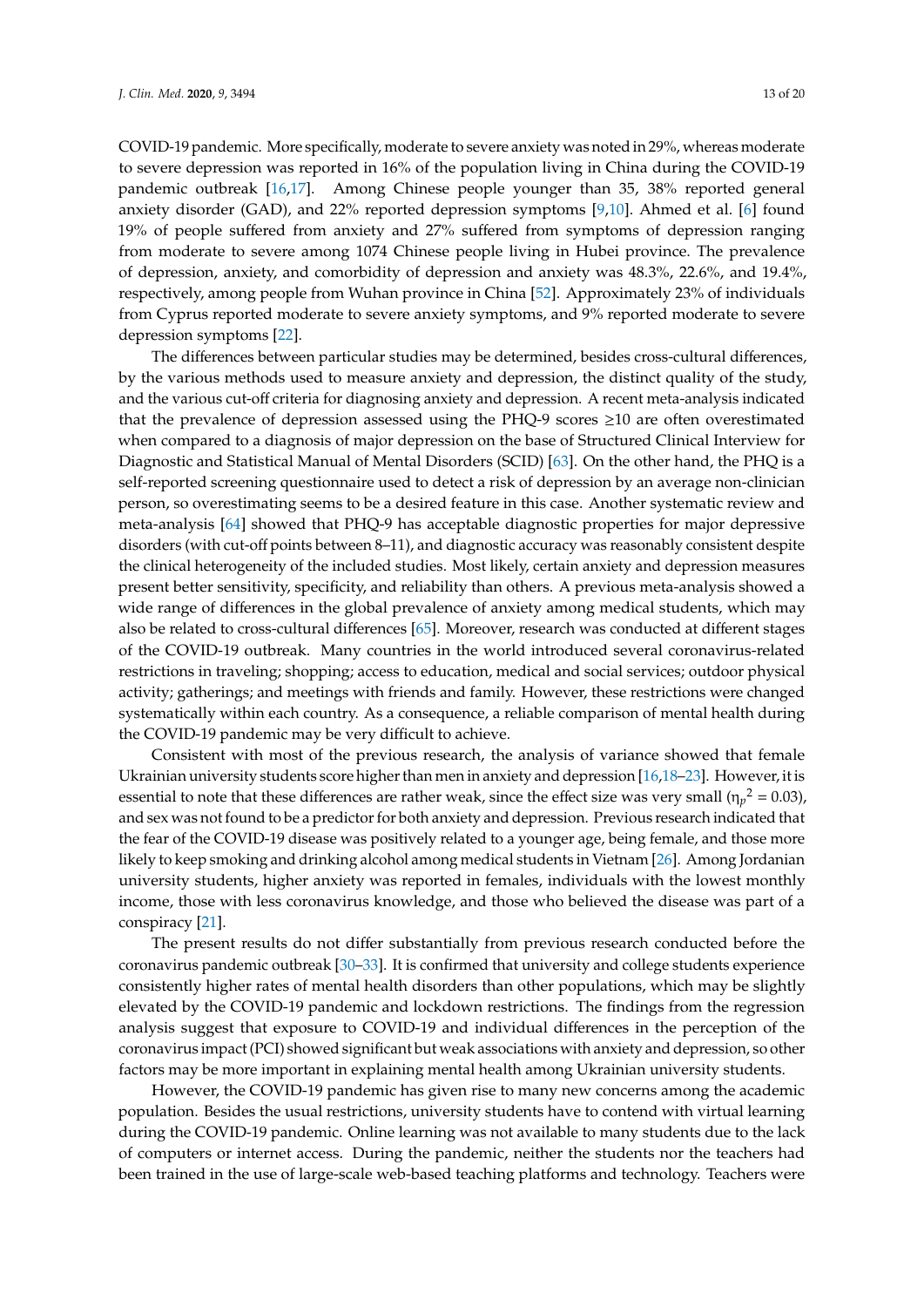not familiar with the new online learning methodology. They had to change learning plans to adapt to the unique situation rapidly. Thus, the virtual classes were stressful for both teachers and students [\[18](#page-16-0)[,66](#page-18-9)[–69\]](#page-18-10).

Furthermore, most of the students lost their part-time jobs which supported them while studying and offered them financial independence [\[70\]](#page-18-11). Adults who lived in dormitories had to return to their family homes and be dependent on their parents. During the first months of the outbreak of the pandemic, a prevalence of uncertainty regarding the near future, examinations, completing classes and finishing studies, the financial situation, and housing and social situation was evident [\[69\]](#page-18-10). Cao et al. [\[24\]](#page-16-7) showed that economic factors affected daily life during the COVID-19 pandemic and that delays in academic activities were positively related to anxiety symptoms among Chinese college students. Furthermore, Qiu et al. [\[19\]](#page-16-2) suggested that young adults tend to obtain a large amount of information from social media, which may elevate stress. Overall, the SARS-CoV-2 was perceived as a moderately dangerous disease by most students [\[21\]](#page-16-6).

# *4.2. Relationship between PA and Mental Health*

The present study suggests that 43% of university students were physically active during the coronavirus lockdown, according to the WHO recommendation ( $\geq$ 150 min/week of PA) [\[45\]](#page-17-4). A previous study found that 56% of Chinese college students were physically active at moderate or vigorous levels during the national quarantine [\[18\]](#page-16-0). The results suggest that the sample of Ukrainian students may be less involved in PA than the group of Chinese undergraduates. However, the previous research [\[18\]](#page-16-0) used different measurement methods (i.e., a seven-item International Physical Activity Questionnaire—IPAQ) to assess weekly PA during the last two weeks according to three categories: light, moderate, and vigorous. Thus, the previous and present studies are not fully comparable.

Furthermore, the number of active students decreased significantly in comparison to the situation before the COVID-19 outbreak in Ukraine, which is consistent with some previous studies [\[23,](#page-16-3)[34](#page-16-14)[,46](#page-17-5)[,47\]](#page-17-6). Stanton et al. [\[23\]](#page-16-3) showed that negative physical activity changes are associated with increased depression, anxiety, and stress symptoms. Research indicates that exercise withdrawal may consistently result in an increase in depressive symptoms and anxiety [\[71\]](#page-18-12).

Consistent with other research [\[18](#page-16-0)[,51\]](#page-17-10), this study indicates that there is a significant and inverse relationship between PA and anxiety and depression during the COVID-19 pandemic. A longitudinal survey showed that PA directly alleviated general negative emotions in college students during the peak time of the COVID-19 outbreak in China [\[18\]](#page-16-0). The volume of moderate-to-vigorous leisure-time PA (MVPA) was also positively associated with mental health and negatively related to the symptoms of anxiety and depression among post-secondary students aged between 16–24 years [\[72\]](#page-18-13). Furthermore, increasing PA during the COVID-19 lockdown was related to lower anxiety and improved well-being among individuals who were inactive before the pandemic [\[49\]](#page-17-8).

Ukrainian undergraduates with anxiety and depression symptoms are between 1.6 and 1.9 times less likely to be physically active than their counterparts without mental health problems. This result is consistent with the previous population study of DeMello et al. [\[73\]](#page-18-14), which showed that individuals who do not engage in PA are two times more likely to exhibit symptoms of depression and anxiety compared with those who regularly pursue PA. Furthermore, the highest association with PA was found in this study for participants with a dual anxiety and depression diagnosis. Forte et al. [\[74\]](#page-18-15) also found that severe depression was most common among adolescents with comorbid anxiety and low PA levels.

The anti-depressive and anxiolytic effects of physical activity on clinical and non-clinical populations were evidenced in a great number of studies e.g., [\[70](#page-18-11)[,71](#page-18-12)[,75](#page-18-16)[,76\]](#page-18-17). A systematic review and meta-analysis showed that PA reduces depression by a medium effect and anxiety by a small effect, in non-clinical populations [\[77,](#page-18-18)[78\]](#page-19-0). Previous meta-analyses found a moderate-to-strong negative relationship between PA and depression and inconsistent association of PA with anxiety (ranged between not statistically significant effect to a moderate beneficial effect of PA on anxiety) in clinical populations. Previous findings suggest that high PA significantly reduced the prevalence of depressive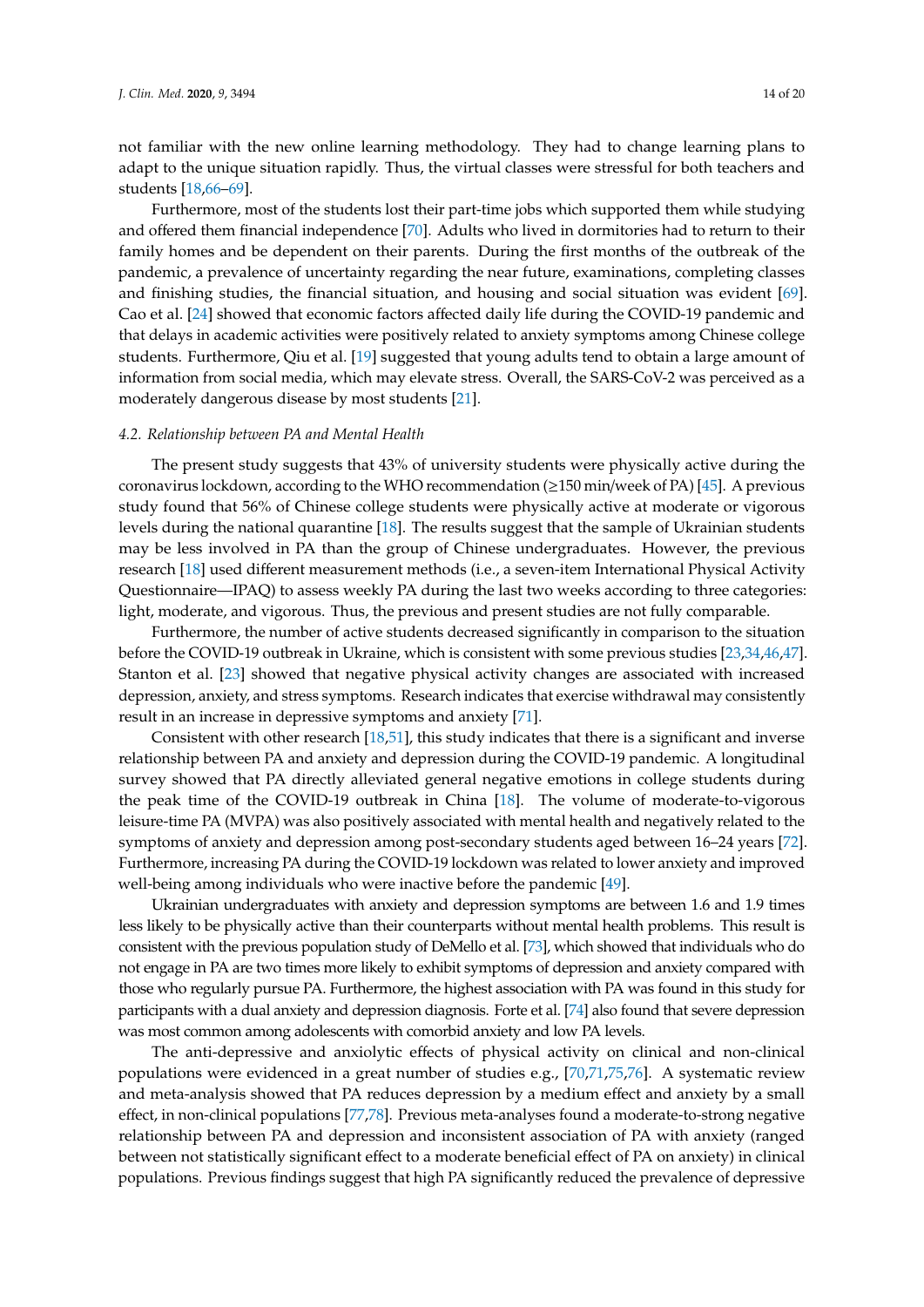problems, but not anxiety disorders, among Chinese first-year college students [\[25\]](#page-16-10). In contrast, this study found a statistically significant but rather weak association of PA with anxiety and depression. The hierarchical regression model with PA, sex, exposure to COVID-19, and PCI as predictors explained only 14% of anxiety and 15% of depression variability. PA can solely explain 1% of anxiety variability and 3% of depression variability, as shown in the hierarchical regression model in the fourth step of the analysis. Thus, more research is necessary to explain the specific relationship between these variables.

# *4.3. Limitations of the Study*

There are certain limitations to this study. First, the online recruitment method has several limitations. As the research was performed during the lockdown related to the COVID-19 pandemic, all students used remote web-based technologies to learn in virtual educational platforms. An online survey was the only way to perform research on student well-being during the general quarantine. However, the invitation was distributed via Facebook groups, Viber groups, and Telegram channels, so students who do not use these websites could not respond. The online survey results may not be consistent with "paper and pencil" questionnaires. Although the study sample was substantial, there were more female respondents. This proportion is consistent with sex prevalence in typical universities (although technical universities comprise more males). Further research may include a more balanced proportion of the sexes in the study sample. As this research was performed in universities exclusively, the results of this study may not be generalized into more technically focused types of universities. Moreover, this study's results cannot be generalized into other adult populations, since participants in this study were exclusively university students. Some demographic variables, such as ethnicity, income, employment, marital status, or household members, were not included in the questionnaire. Thus, we do not know if these variables would be more useful as covariates in analyzing the relationship between PA and mental disorder. Further research should include more demographic variables related to the mental health of university students. We used a simple, dichotomous division of people into active and inactive groups according to the WHO recommendation of PA level over the past week. However, other survey questions concerning more details of the level of PA (mild, moderate, vigorous) or time of each of the types could be used in future research. Finally, due to the cross-sectional character of research, the results of the regression analysis should be treated with caution.

# **5. Conclusions**

This study confirmed that a significant proportion of Ukrainian students experience high levels of anxiety and depression. Both anxiety and depression are, to some extent, related to gender and PA, but the relationship is rather weak though statistically significant. PA seems a relatively inexpensive and effective way to cope with the effects of the COVID-19 pandemic. Thus, the present research results may be used in the prevention and treatment of coronavirus-related mental health burdens on university campuses. Mailey et al. [\[79\]](#page-19-1) recommended an internet-delivered physical activity intervention, which should be implemented with psychological counseling for college students suffering from anxiety and depression. Clemente-Suárez [\[80\]](#page-19-2) suggests that the combination of psychological therapy with aerobic physical activity and nutritional recommendations can decrease anxiety and depression symptoms in just six sessions. WHO recommends a minimum of 150 min of physical activity weekly [\[45\]](#page-17-4). According to a recent study [\[18\]](#page-16-0), just 108 min of mild PA, 80 min of moderate PA, or 45 min of vigorous PA per day is enough to prevent mental health disorders and maintain well-being during the COVID-19 pandemic, and this is a recommended intervention in university student populations. We propose the introduction of online PA training on e-learning platforms (e.g., Moodle, MS Teams, Zoom), conducted by a professional sports coach in the field of aerobic and anaerobic exercises varying in intensity level (light, moderate, and vigorous), to be chosen by students depending on their movement abilities and interests. Exercises should last a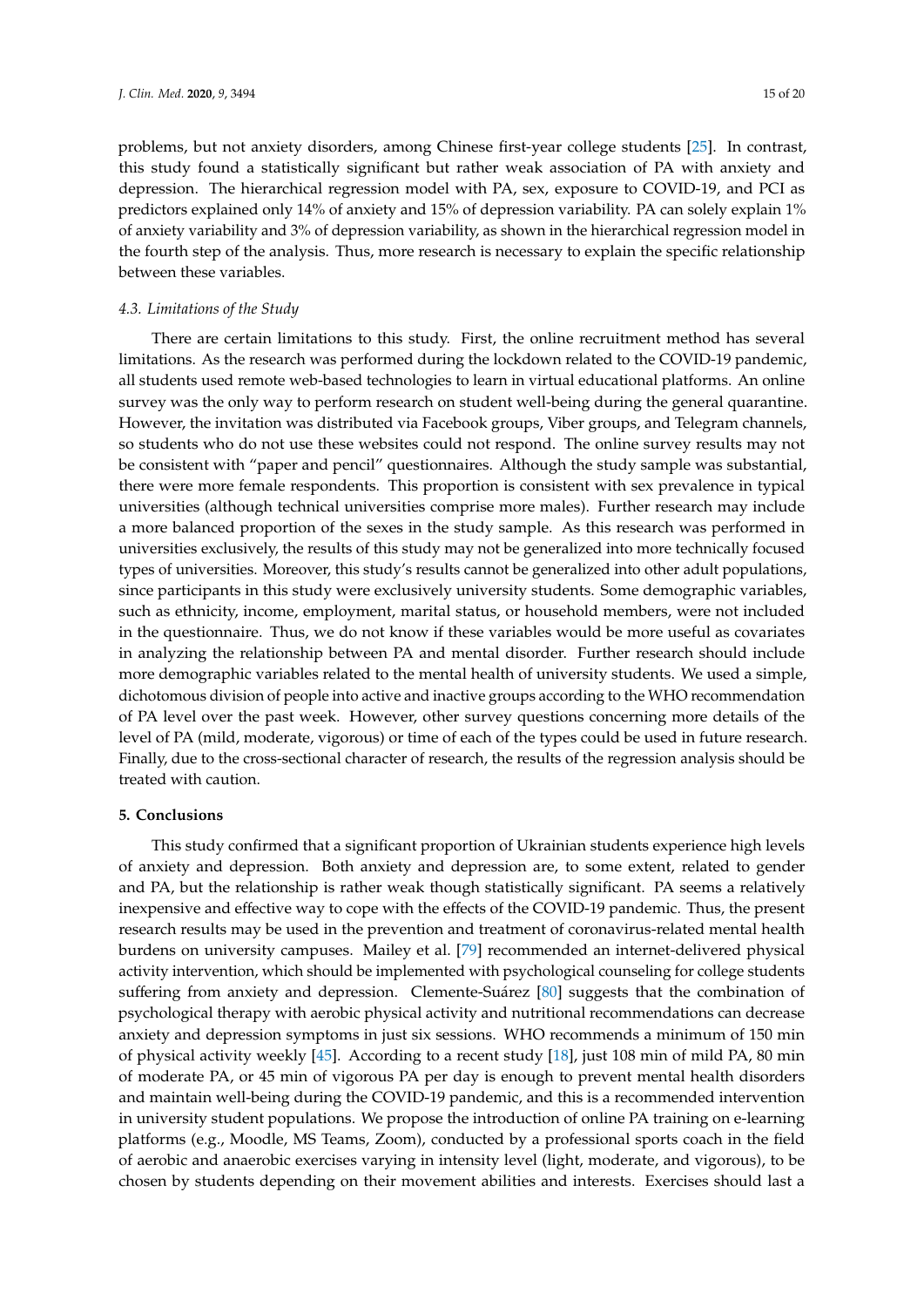minimum of one hour and should be proposed online twice a day (morning and evening) each day. We believe that this PA training can be useful for all students in preventing mental health disorders. For university students with severe symptoms of anxiety and depression, supportive interventions can include physical exercises performed in conjunction with individual psychological online therapy.

**Author Contributions:** Conceptualization, A.M.R., I.P., C.K. and D.O.; methodology, A.M.R. and D.O., software, A.M.R.; validation, A.M.R., I.P., C.K., D.O., I.B. and P.P.; formal analysis, A.M.R.; investigation, I.P., I.B. and P.P.; resources, A.M.R., I.P., C.K., D.O., I.B. and P.P.; data curation, A.M.R., I.P., I.B. and P.P.; writing—original draft preparation, A.M.R., I.P., C.K., D.O., I.B. and P.P.; writing—review and editing, A.M.R., I.P., C.K., D.O., I.B. and P.P.; visualization, A.M.R.; supervision, C.K.; project administration, I.P.; funding acquisition, C.K. All authors have read and agreed to the published version of the manuscript.

**Funding:** The APC was funded by the Opole University of Technology.

**Conflicts of Interest:** The authors declare no conflict of interest. The APC funders had no role in the design of the study; in the collection, analyses, or interpretation of data; in the writing of the manuscript, or in the decision to publish the results.

# **References**

- <span id="page-15-0"></span>1. Brooks, S.K.; Webster, R.K.; Smith, L.E.; Woodland, L.; Wessely, S.; Greenberg, N.; Rubin, G.J. The psychological impact of quarantine and how to reduce it: A rapid review of the evidence. *Lancet* **2020**, *395*, 912–920. [\[CrossRef\]](http://dx.doi.org/10.1016/S0140-6736(20)30460-8)
- 2. Chaturvedi, S.K. COVID-19, coronavirus, and mental health rehabilitation at times of crisis. *J. Psychosoc. Rehabil. Ment. Health* **2020**, *7*, 1–2. [\[CrossRef\]](http://dx.doi.org/10.1007/s40737-020-00162-z)
- 3. Ding, Y.; Xu, J.; Huang, S.; Li, P.; Lu, C.; Xie, S. Risk perception and depression in public health crises: Evidence from the COVID-19 crisis in China. *Int. J. Environ. Res. Public Health* **2020**, *17*, 5728. [\[CrossRef\]](http://dx.doi.org/10.3390/ijerph17165728) [\[PubMed\]](http://www.ncbi.nlm.nih.gov/pubmed/32784792)
- <span id="page-15-1"></span>4. Li, J.B.; Yang, A.; Dou, K.; Cheung, R.Y.M. Self-Control Moderates the Association between Perceived Severity of Coronavirus Disease 2019 (COVID-19) and Mental Health Problems among the Chinese Public. *Int. J. Environ. Res. Public Health* **2020**, *17*, 4820. [\[CrossRef\]](http://dx.doi.org/10.3390/ijerph17134820) [\[PubMed\]](http://www.ncbi.nlm.nih.gov/pubmed/32635495)
- <span id="page-15-2"></span>5. Ahorsu, D.K.; Lin, C.Y.; Imani, V.; Saffari, M.; Griffiths, M.D.; Pakpour, A.H. The Fear of COVID-19 Scale: Development and Initial Validation. *Int. J. Ment. Health Addict.* **2020**, 1–9. [\[CrossRef\]](http://dx.doi.org/10.1007/s11469-020-00270-8) [\[PubMed\]](http://www.ncbi.nlm.nih.gov/pubmed/32226353)
- <span id="page-15-4"></span>6. Ahmed, Z.; Ahmed, O.; Aibao, Z.; Hanbin, S.; Siyu, L.; Ahmad, A. Epidemic of COVID-19 in china and associated psychological problems. *Asian J. Psychiatr.* **2020**, *51*, 102092. [\[CrossRef\]](http://dx.doi.org/10.1016/j.ajp.2020.102092) [\[PubMed\]](http://www.ncbi.nlm.nih.gov/pubmed/32315963)
- 7. Choi, E.P.H.; Hui, B.P.H.; Wan, E.Y.F. Depression and anxiety in Hong Kong during COVID-19. *Int. J. Environ. Res. Public Health* **2020**, *17*, 3740. [\[CrossRef\]](http://dx.doi.org/10.3390/ijerph17103740) [\[PubMed\]](http://www.ncbi.nlm.nih.gov/pubmed/32466251)
- 8. Hao, F.; Tan, W.; Jiang, L.; Zhang, L.; Zhao, X.; Zou, Y.; Hu, Y.; Luo, X.; Jiang, X.; McIntyre, R.S.; et al. Do psychiatric patients experience more psychiatric symptoms during COVID-19 pandemic and lockdown? A case-control study with service and research implications for immunopsychiatry. *Brain Behav. Immun.* **2020**, *87*, 100–106. [\[CrossRef\]](http://dx.doi.org/10.1016/j.bbi.2020.04.069)
- <span id="page-15-5"></span>9. Huang, Y.; Zhao, N. Chinese mental health burden during the COVID-19 pandemic. *Asian J. Psychiatr.* **2020**, *51*, 102052. [\[CrossRef\]](http://dx.doi.org/10.1016/j.ajp.2020.102052)
- <span id="page-15-6"></span>10. Huang, Y.; Zhao, N. Generalized anxiety disorder, depressive symptoms and sleep quality during COVID-19 outbreak in China: A web-based cross-sectional survey. *Psychiatry Res.* **2020**, *288*, 112954. [\[CrossRef\]](http://dx.doi.org/10.1016/j.psychres.2020.112954)
- 11. Kim, Y.-J.; Cho, J.-H.; Kim, E.-S. Differences in sense of belonging, pride, and mental health in the Daegu Metropolitan Region due to COVID-19: Comparison between the presence and absence of National Disaster Relief Fund. *Int. J. Environ. Res. Public Health* **2020**, *17*, 4910. [\[CrossRef\]](http://dx.doi.org/10.3390/ijerph17134910)
- 12. Liang, L.; Ren, H.; Cao, R.; Hu, Y.; Qin, Z.; Li, C.; Mei, S. The Effect of COVID-19 on Youth Mental Health. *Psychiatr Q.* **2020**, *91*, 841–852. [\[CrossRef\]](http://dx.doi.org/10.1007/s11126-020-09744-3)
- <span id="page-15-3"></span>13. Rajkumar, R.P. Covid-19 and mental health: A review of the existing literature. *Asian J. Psychiatr.* **2020**, *52*, 102066. [\[CrossRef\]](http://dx.doi.org/10.1016/j.ajp.2020.102066) [\[PubMed\]](http://www.ncbi.nlm.nih.gov/pubmed/32302935)
- 14. Ran, L.; Wang,W.; Ai,M.; Kong, Y.; Chen, J.; Kuang, J. Psychological resilience, depression, anxiety, and somatization symptoms in response to COVID-19: A study of the general population in China at the peak of its epidemic. *Soc. Sci. Med.* **2020**, *262*, 113261. [\[CrossRef\]](http://dx.doi.org/10.1016/j.socscimed.2020.113261) [\[PubMed\]](http://www.ncbi.nlm.nih.gov/pubmed/32758794)
- 15. Shi, L.; Lu, Z.A.; Que, J.Y.; Huang, X.L.; Liu, L.; Ran, M.S.; Gong, Y.M.; Yuan, K.; Yan, W.; Sun, Y.K.; et al. Prevalence of and Risk Factors Associated with Mental Health Symptoms among the General Population in China during the Coronavirus Disease 2019 Pandemic. *JAMA Netw. Open* **2020**, *3*, e2014053. [\[CrossRef\]](http://dx.doi.org/10.1001/jamanetworkopen.2020.14053)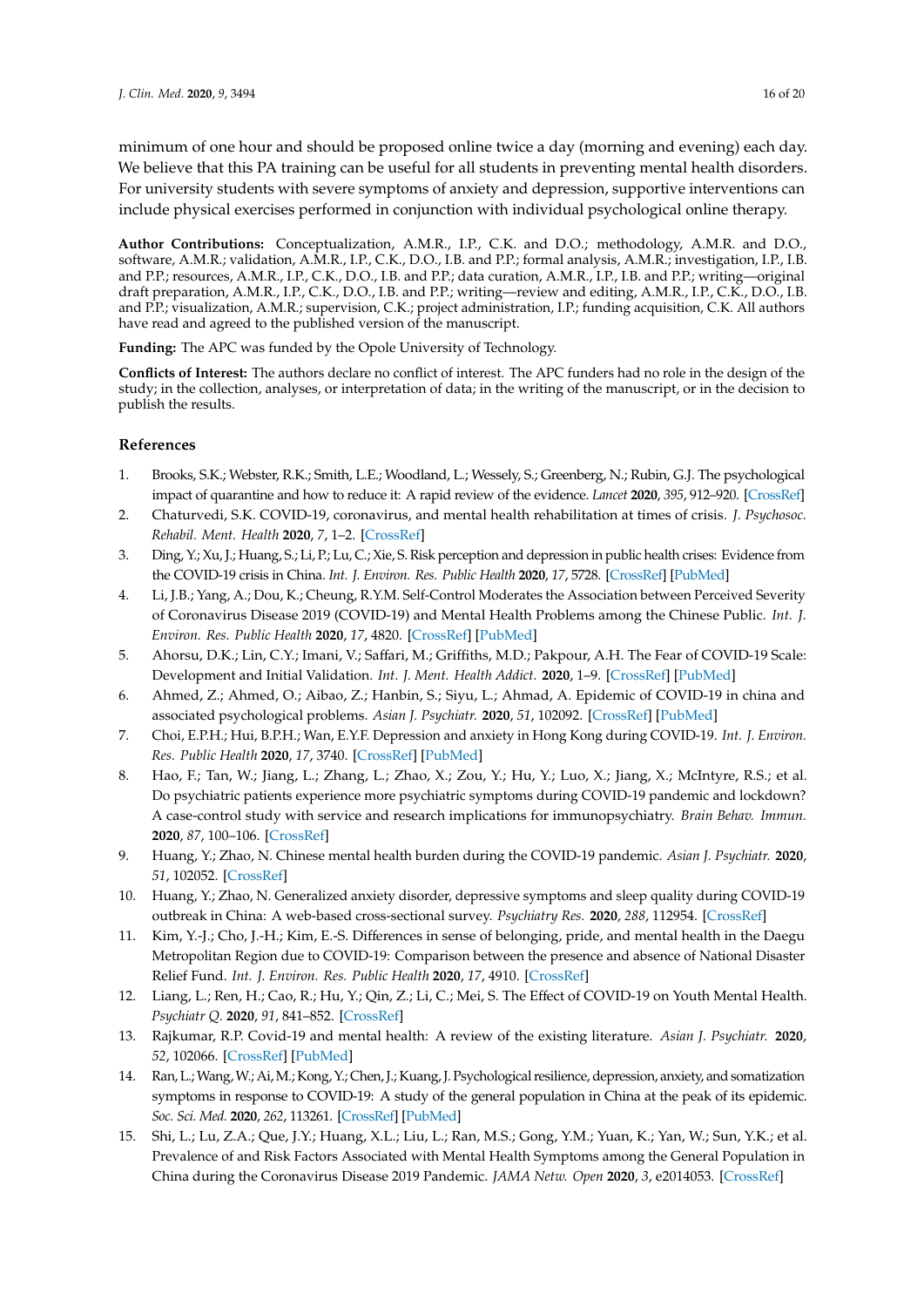- <span id="page-16-1"></span>16. Wang, C.; Pan, R.; Wan, X.; Tan, Y.; Xu, L.; Ho, C.S.; Ho, R.C. Immediate Psychological Responses and Associated Factors during the Initial Stage of the 2019 Coronavirus Disease (COVID-19) Epidemic among the General Population in China. *Int. J. Environ. Res. Public Health* **2020**, *17*, 1729. [\[CrossRef\]](http://dx.doi.org/10.3390/ijerph17051729)
- <span id="page-16-15"></span>17. Wang, C.; Pan, R.; Wan, X.; Tan, Y.; Xu, L.; McIntyre, R.S.; Choo, F.N.; Tran, B.; Ho, R.; Sharma, V.K.; et al. A longitudinal study on the mental health of general population during the COVID-19 epidemic in China. *Brain Behav. Immun.* **2020**, *87*, 40–48. [\[CrossRef\]](http://dx.doi.org/10.1016/j.bbi.2020.04.028)
- <span id="page-16-0"></span>18. Zhang, Y.; Zhang, H.; Ma, X.; Di, Q. Mental health problems during the COVID-19 pandemics and the mitigation effects of exercise: A longitudinal study of college students in China. *Int. J. Environ. Res. Public Health* **2020**, *17*, 3722. [\[CrossRef\]](http://dx.doi.org/10.3390/ijerph17103722)
- <span id="page-16-2"></span>19. Qiu, J.; Shen, B.; Zhao, M.; Wang, Z.; Xie, B.; Xu, Y. A nationwide survey of psychological distress among Chinese people in the COVID-19 epidemic: Implications and policy recommendations. *Gen. Psychiatr.* **2020**, *33*, e100213. [\[CrossRef\]](http://dx.doi.org/10.1136/gpsych-2020-100213) [\[PubMed\]](http://www.ncbi.nlm.nih.gov/pubmed/32215365)
- <span id="page-16-5"></span>20. Rogowska, A.; Kuśnierz, C.; Bokszczanin, A. Examining anxiety, life satisfaction, general health, stress and coping styles during COVID-19 pandemic in Polish sample of university students. *Psychol. Res. Behav. Manag.* **2020**, *13*, 797–811. [\[CrossRef\]](http://dx.doi.org/10.2147/PRBM.S266511)
- <span id="page-16-6"></span>21. Sallam, M.; Dababseh, D.; Yaseen, A.; Al-Haidar, A.; Ababneh, N.A.; Bakri, F.G.; Mahafzah, A. Conspiracy Beliefs Are Associated with Lower Knowledge and Higher Anxiety Levels Regarding COVID-19 among Students at the University of Jordan. *Int. J. Environ. Res. Public Health* **2020**, *17*, 4915. [\[CrossRef\]](http://dx.doi.org/10.3390/ijerph17144915)
- <span id="page-16-4"></span>22. Solomou, I.; Constantinidou, F. Prevalence and predictors of anxiety and depression symptoms during the COVID-19 pandemic and compliance with precautionary measures: Age and sex matter. *Int. J. Environ. Res. Public Health* **2020**, *17*, 4924. [\[CrossRef\]](http://dx.doi.org/10.3390/ijerph17144924) [\[PubMed\]](http://www.ncbi.nlm.nih.gov/pubmed/32650522)
- <span id="page-16-3"></span>23. Stanton, R.; To, Q.G.; Khalesi, S.; Williams, S.L.; Alley, S.J.; Thwaite, T.L.; Fenning, A.S.; Vandelanotte, C. Depression, anxiety and stress during COVID-19: Associations with changes in physical activity, sleep, tobacco and alcohol use in Australian adults. *Int. J. Environ. Res. Public Health* **2020**, *17*, 4065. [\[CrossRef\]](http://dx.doi.org/10.3390/ijerph17114065)
- <span id="page-16-7"></span>24. Cao, W.; Fang, Z.; Hou, G.; Han, M.; Xu, X.; Dong, J.; Zheng, J. The psychological impact of the COVID-19 epidemic on college students in China. *Psychiatry Res.* **2020**, *287*, 112934. [\[CrossRef\]](http://dx.doi.org/10.1016/j.psychres.2020.112934) [\[PubMed\]](http://www.ncbi.nlm.nih.gov/pubmed/32229390)
- <span id="page-16-10"></span>25. Feng, Y.; Zong, M.; Yang, Z.; Gu, W.; Dong, D.; Qiao, Z. When altruists cannot help: The influence of altruism on the mental health of university students during the COVID-19 pandemic. *Global. Health* **2020**, *16*, 61. [\[CrossRef\]](http://dx.doi.org/10.1186/s12992-020-00587-y)
- <span id="page-16-16"></span>26. Nguyen, H.T.; Do, B.N.; Pham, K.M.; Kim, G.B.; Dam, H.T.B.; Nguyen, T.T.; Nguyen, T.T.P.; Nguyen, Y.H.; Sørensen, K.; Pleasant, A.; et al. Fear of COVID-19 Scale—Associations of its scores with health literacy and health-related behaviors among medical students. *Int. J. Environ. Res. Public Health* **2020**, *17*, 4164. [\[CrossRef\]](http://dx.doi.org/10.3390/ijerph17114164) [\[PubMed\]](http://www.ncbi.nlm.nih.gov/pubmed/32545240)
- 27. Ryu, S.; Ali, S.T.; Lim, J.-S.; Chun, B.C. Estimation of the excess COVID-19 cases in Seoul, South Korea by the students arriving from China. *Int. J. Environ. Res. Public Health* **2020**, *17*, 3113. [\[CrossRef\]](http://dx.doi.org/10.3390/ijerph17093113)
- <span id="page-16-9"></span>28. Savitsky, B.; Findling, Y.; Ereli, A.; Hendel, T. Anxiety and coping strategies among nursing students during the covid-19 pandemic. *Nurse Educ. Pract.* **2020**, *46*, 102809. [\[CrossRef\]](http://dx.doi.org/10.1016/j.nepr.2020.102809)
- <span id="page-16-8"></span>29. Taghrir, M.H.; Borazjani, R.; Shiraly, R. COVID-19 and Iranian medical students: A survey on their related-knowledge, preventive behaviors and risk perception. *Arch. Iran. Med.* **2020**, *23*, 249–254. [\[CrossRef\]](http://dx.doi.org/10.34172/aim.2020.06)
- <span id="page-16-11"></span>30. Ibrahim, A.K.; Kelly, S.J.; Adams, C.E.; Glazebrook, C. A systematic review of studies of depression prevalence in university students. *J. Psychiatr. Res.* **2013**, *47*, 391–400. [\[CrossRef\]](http://dx.doi.org/10.1016/j.jpsychires.2012.11.015)
- <span id="page-16-12"></span>31. Zeng, Y.; Wang, G.; Xie, C.; Hu, X.; Reinhardt, J.D. Prevalence and correlates of depression, anxiety and symptoms of stress in vocational college nursing students from Sichuan, China: A cross-sectional study. *Psychol. Health Med.* **2019**, *24*, 798–811. [\[CrossRef\]](http://dx.doi.org/10.1080/13548506.2019.1574358) [\[PubMed\]](http://www.ncbi.nlm.nih.gov/pubmed/30714819)
- 32. Liu, X.; Ping, S.; Gao, W. Changes in undergraduate students' psychological well-being as they experience university life. *Int. J. Environ. Res. Public Health* **2019**, *16*, 2864. [\[CrossRef\]](http://dx.doi.org/10.3390/ijerph16162864) [\[PubMed\]](http://www.ncbi.nlm.nih.gov/pubmed/31405114)
- <span id="page-16-13"></span>33. Pedrelli, P.; Nyer, M.; Yeung, A.; Zulauf, C.; Wilens, T. College students: Mental health problems and treatment considerations. *Acad. Psychiatry* **2015**, *39*, 503–511. [\[CrossRef\]](http://dx.doi.org/10.1007/s40596-014-0205-9)
- <span id="page-16-14"></span>34. Wang, X.; Lei, S.M.; Le, S.; Yang, Y.; Zhang, B.; Yao, W.; Gao, Z.; Cheng, S. Bidirectional Influence of the COVID-19 Pandemic Lockdowns on Health Behaviors and Quality of Life among Chinese Adults. *Int. J. Environ. Res. Public Health* **2020**, *17*, 5575. [\[CrossRef\]](http://dx.doi.org/10.3390/ijerph17155575) [\[PubMed\]](http://www.ncbi.nlm.nih.gov/pubmed/32748825)
- 35. Fibbins, H.; Ward, P.B.; Watkins, A.; Curtis, J.; Rosenbaum, S. Improving the health of mental health staff through exercise interventions: A systematic review. *J. Ment. Health* **2018**, *27*, 184–191. [\[CrossRef\]](http://dx.doi.org/10.1080/09638237.2018.1437614) [\[PubMed\]](http://www.ncbi.nlm.nih.gov/pubmed/29447044)
- 36. Guszkowska, M. Effects of exercise on anxiety, depression and mood. *Psychiatr. Pol.* **2004**, *38*, 611–620.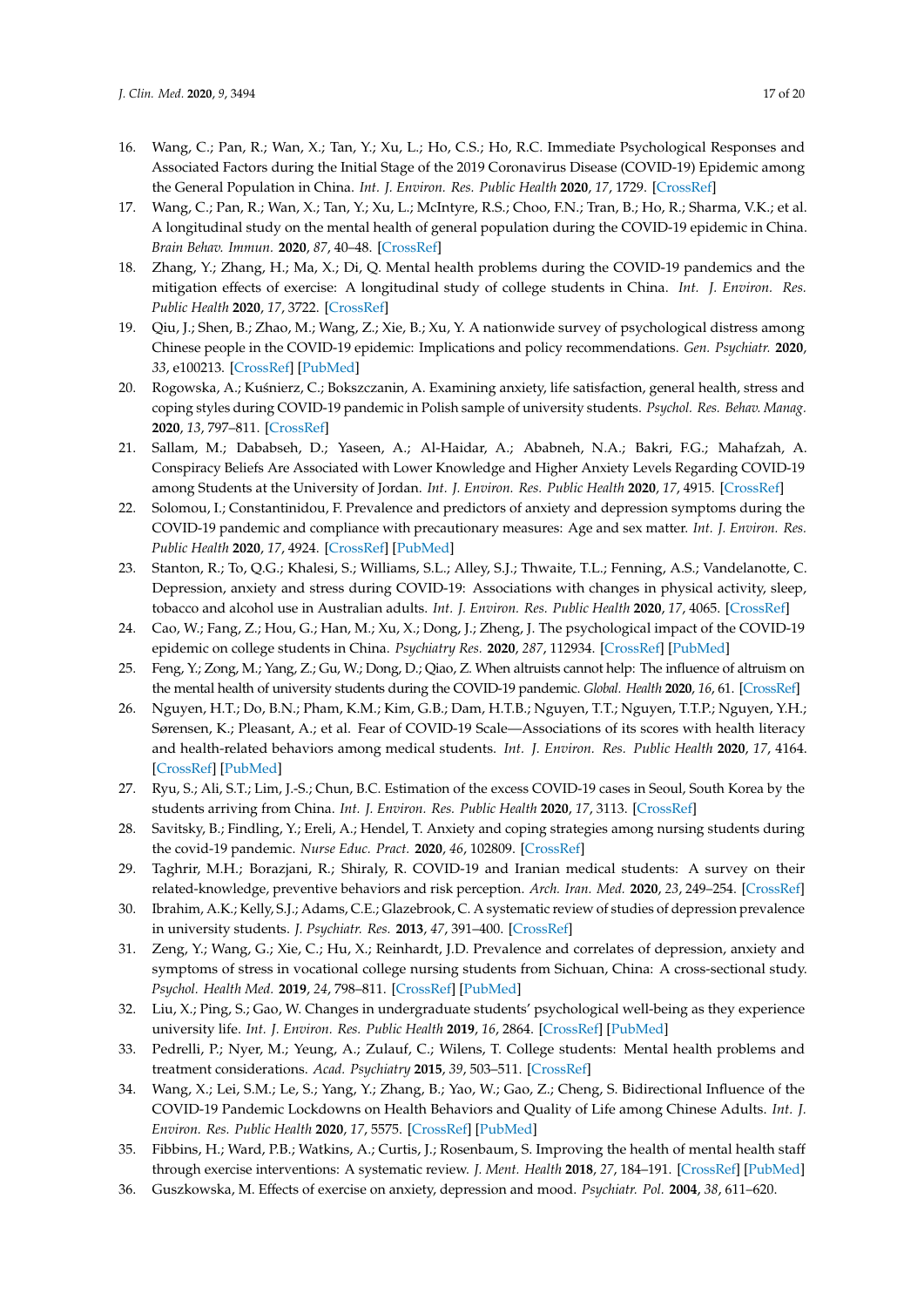- 37. Heijnen, S.; Hommel, B.; Kibele, A.; Colzato, L.S. Neuromodulation of Aerobic Exercise—A Review. *Front. Psychol.* **2016**, *6*, 1890. [\[CrossRef\]](http://dx.doi.org/10.3389/fpsyg.2015.01890)
- 38. Paluska, S.A.; Schwenk, T.L. Physical activity and mental health: Current concepts. *Sports Med.* **2000**, *29*, 167–180. [\[CrossRef\]](http://dx.doi.org/10.2165/00007256-200029030-00003)
- 39. Sharma, A.; Madaan, V.; Petty, F.D. Exercise for mental health. *Prim. Care Companion J. Clin. Psychiatry* **2005**, *8*, 106. [\[CrossRef\]](http://dx.doi.org/10.4088/PCC.v08n0208a)
- <span id="page-17-0"></span>40. Warburton, D.E.; Nicol, C.W.; Bredin, S.S. Health benefits of physical activity: The evidence. *CMAJ* **2006**, *174*, 801–809. [\[CrossRef\]](http://dx.doi.org/10.1503/cmaj.051351)
- <span id="page-17-1"></span>41. Luan, X.; Tian, X.; Zhang, H.; Huang, R.; Li, N.; Chen, P.; Wang, R. Exercise as a prescription for patients with various diseases. *J. Sport Health Sci.* **2019**, *8*, 422–441. [\[CrossRef\]](http://dx.doi.org/10.1016/j.jshs.2019.04.002)
- <span id="page-17-2"></span>42. Mohamed, A.; Alawna, M. Role of increasing the aerobic capacity on improving the function of immune and respiratory systems in patients with coronavirus (COVID-19): A review. *Diabetes Metab. Syndr.* **2020**, *14*, 489–496. [\[CrossRef\]](http://dx.doi.org/10.1016/j.dsx.2020.04.038) [\[PubMed\]](http://www.ncbi.nlm.nih.gov/pubmed/32388326)
- <span id="page-17-3"></span>43. Chen, P.; Mao, L.; Nassis, G.P.; Harmer, P.; Ainsworth, B.E.; Li, F. Coronavirus disease (COVID-19): The need to maintain regular physical activity while taking precautions. *J. Sport Health Sci.* **2020**, *9*, 103–104. [\[CrossRef\]](http://dx.doi.org/10.1016/j.jshs.2020.02.001)
- 44. Hammami, A.; Harrabi, B.; Mohr, M.; Krustrup, P. Physical activity and coronavirus disease 2019 (COVID-19): Specific recommendations for home-based physical training. *Manag. Sport Leis.* **2020**, 1–6. [\[CrossRef\]](http://dx.doi.org/10.1080/23750472.2020.1757494)
- <span id="page-17-4"></span>45. WHO. Be Active during COVID-19. Available online: https://[www.who.int](https://www.who.int/emergencies/diseases/novel-coronavirus-2019/question-and-answers-hub/q-a-detail/be-active-during-covid-19)/emergencies/diseases/novelcoronavirus-2019/[question-and-answers-hub](https://www.who.int/emergencies/diseases/novel-coronavirus-2019/question-and-answers-hub/q-a-detail/be-active-during-covid-19)/q-a-detail/be-active-during-covid-19 (accessed on 5 June 2020).
- <span id="page-17-5"></span>46. Ammar, A.; Brach, M.; Trabelsi, K.; Chtourou, H.; Boukhris, O.; Masmoudi, L.; Bouaziz, B.; Bentlage, E.; How, D.; Ahmed, M.; et al. Effects of COVID-19 Home Confinement on Eating Behaviour and Physical Activity: Results of the ECLB-COVID19 International Online Survey. *Nutrients* **2020**, *12*, 1583. [\[CrossRef\]](http://dx.doi.org/10.3390/nu12061583)
- <span id="page-17-6"></span>47. López-Bueno, R.; Calatayud, J.; Andersen, L.L.; Balsalobre-Fernández, C.; Casaña, J.; Casajús, J.A.; Smith, L.; López-Sánchez, G.F. Immediate Impact of the COVID-19 Confinement on Physical Activity Levels in Spanish Adults. *Sustainability* **2020**, *12*, 5708. [\[CrossRef\]](http://dx.doi.org/10.3390/su12145708)
- <span id="page-17-7"></span>48. Constandt, B.; Thibaut, E.; De Bosscher, V.; Scheerder, J.; Ricour, M.; Willem, A. Exercising in Times of Lockdown: An Analysis of the Impact of COVID-19 on Levels and Patterns of Exercise among Adults in Belgium. *Int. J. Environ. Res. Public Health* **2020**, *17*, 4144. [\[CrossRef\]](http://dx.doi.org/10.3390/ijerph17114144) [\[PubMed\]](http://www.ncbi.nlm.nih.gov/pubmed/32532013)
- <span id="page-17-8"></span>49. Lesser, I.A.; Nienhuis, C.P. The Impact of COVID-19 on Physical Activity Behavior and Well-Being of Canadians. *Int. J. Environ. Res. Public Health* **2020**, *17*, 3899. [\[CrossRef\]](http://dx.doi.org/10.3390/ijerph17113899) [\[PubMed\]](http://www.ncbi.nlm.nih.gov/pubmed/32486380)
- <span id="page-17-9"></span>50. Li, Y.C.; Chirico, D.; Graham, J.D.; Kwan, M.; Cairney, J. Motor Coordination and Moderate-to-Vigorous Physical Activity in Emerging Adults: Mediating Effect of Physical Self-Concept. *Int. J. Environ. Res. Public Health* **2020**, *17*, 3748. [\[CrossRef\]](http://dx.doi.org/10.3390/ijerph17113748) [\[PubMed\]](http://www.ncbi.nlm.nih.gov/pubmed/32466373)
- <span id="page-17-10"></span>51. Ghrouz, A.K.; Noohu, M.M.; Dilshad Manzar, M.; Warren Spence, D.; BaHammam, A.S.; Pandi-Perumal, S.R. Physical activity and sleep quality in relation to mental health among college students. *Sleep Breath.* **2019**, *23*, 627–634. [\[CrossRef\]](http://dx.doi.org/10.1007/s11325-019-01780-z) [\[PubMed\]](http://www.ncbi.nlm.nih.gov/pubmed/30685851)
- <span id="page-17-11"></span>52. Gao, J.; Zheng, P.; Jia, Y.; Chen, H.; Mao, Y.; Chen, S.; Wang, Y.; Fu, H.; Dai, J. Mental health problems and social media exposure during COVID-19 outbreak. *PLoS ONE* **2020**, *15*, e0231924. [\[CrossRef\]](http://dx.doi.org/10.2139/ssrn.3541120)
- <span id="page-17-12"></span>53. Kvit, S.; Yeremenko, O.; Stukalo, N.; Butenko, A.; Nazarov, A.; Artyuxov, A.; Vynnyczkyj, M.; Shypilov, L.; Ksheveczkyj, V.; Tereshhuk, V. *Annual Report of the National Agency for Quality Assurance in Higher Education for 2019*; National Agency for Quality Assurance in Higher Education: Kyiv, Ukraine, 2020. Available online: https://naqa.gov.ua/wp-content/uploads/2020/02/[%D0%97%D0%B2%D1%96%D1%82-2020.pdf](https://naqa.gov.ua/wp-content/uploads/2020/02/%D0%97%D0%B2%D1%96%D1%82-2020.pdf) (accessed on 19 October 2020).
- <span id="page-17-13"></span>54. Finikov, T.V.; Sharov, O.I. *Monitoring the Integration of the Ukrainian Higher Education System into the European Higher Education Area and Research: Monitoring Study: Analytical Report*; Edupolicy: Kyiv, Ukraine, 2014; Available online: http://[www.edupolicy.org.ua](http://www.edupolicy.org.ua/_dx/assets/images/Analit2ua_web.pdf)/\_dx/assets/images/Analit2ua\_web.pdf (accessed on 19 October 2020).
- <span id="page-17-14"></span>55. Ruzumkov Center. *Basic Principles and Ways of Formation of Common Identity of Citizens of Ukraine*; Information and Analytical Materials for the Round Table on April 12 2017; Ruzumkov Center: Kyiv, Ukraine, 2017; Available online: https://razumkov.org.ua/images/[Material\\_Conference](https://razumkov.org.ua/images/Material_Conference/2017_04_12_ident/2017-Identi-3.pdf)/2017\_04\_12\_ ident/[2017-Identi-3.pdf](https://razumkov.org.ua/images/Material_Conference/2017_04_12_ident/2017-Identi-3.pdf) (accessed on 19 October 2020).
- <span id="page-17-15"></span>56. Spitzer, R.L.; Kroenke, K.; Williams, J.B.W.; Löwe, B. A brief measure for assessing generalized anxiety disorder. *Arch. Intern. Med.* **2006**, *166*, 1092–1097. [\[CrossRef\]](http://dx.doi.org/10.1001/archinte.166.10.1092) [\[PubMed\]](http://www.ncbi.nlm.nih.gov/pubmed/16717171)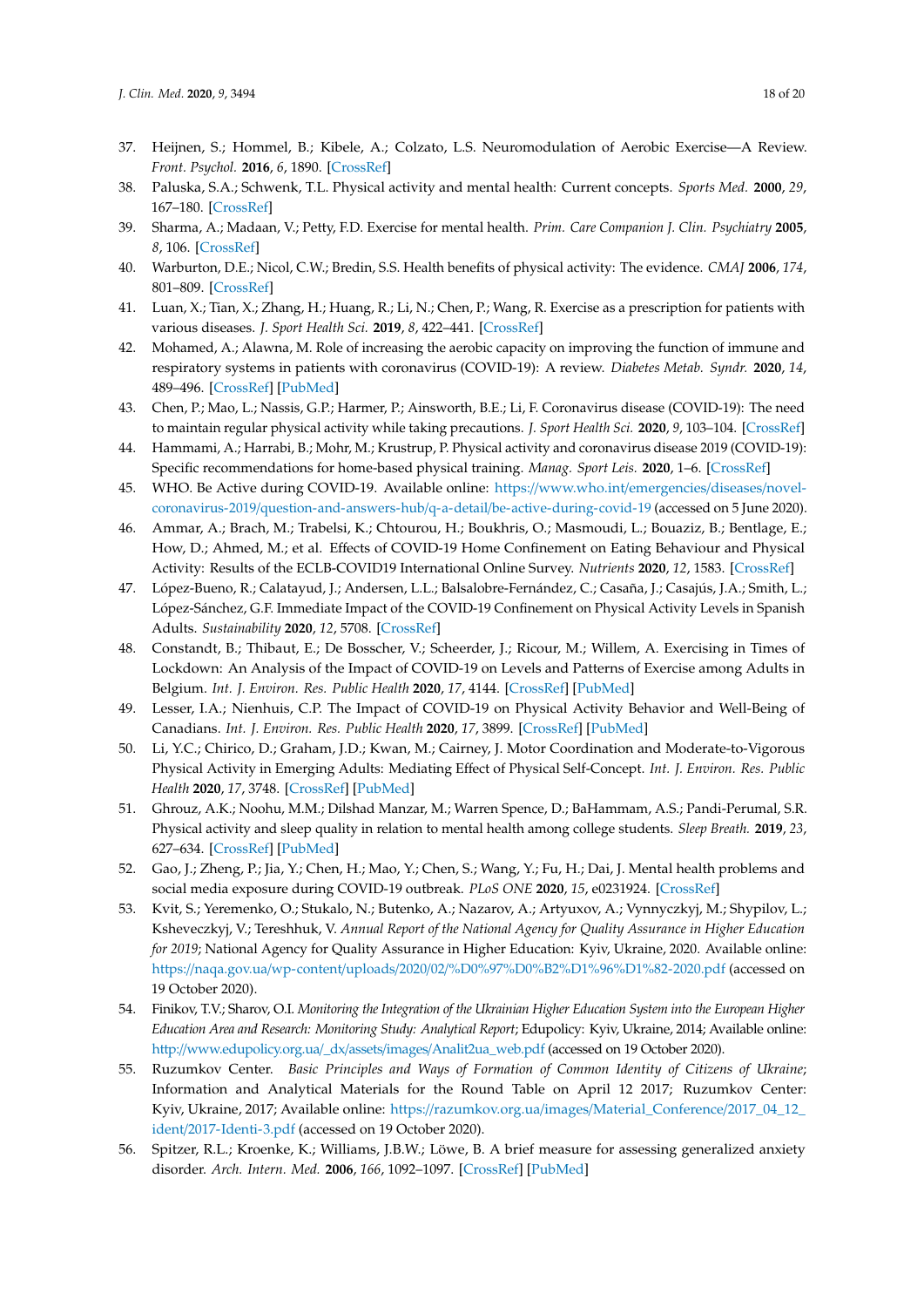- <span id="page-18-0"></span>57. Löwe, B.; Decker, O.; Müller, S.; Brähler, E.; Schellberg, D.; Herzog, W.; Herzberg, P.Y. Validation and standardization of the Generalized Anxiety Disorder Screener (GAD-7) in the general population. *Med. Care* **2008**, *46*, 266–274. [\[CrossRef\]](http://dx.doi.org/10.1097/MLR.0b013e318160d093)
- <span id="page-18-1"></span>58. Kroenke, K.; Spitzer, R.L.; Williams, J.B. The PHQ-9: Validity of a brief depression severity measure. *J. Gen. Intern. Med.* **2001**, *16*, 606–613. [\[CrossRef\]](http://dx.doi.org/10.1046/j.1525-1497.2001.016009606.x) [\[PubMed\]](http://www.ncbi.nlm.nih.gov/pubmed/11556941)
- <span id="page-18-2"></span>59. Löwe, B.; Kroenke, K.; Herzog, W.; Gräfe, K. Measuring depression outcome with a brief self-report instrument: Sensitivity to change of the Patient Health Questionnaire (PHQ-9). *J. A*ff*ect. Disord.* **2004**, *81*, 61–66. [\[CrossRef\]](http://dx.doi.org/10.1016/S0165-0327(03)00198-8)
- <span id="page-18-3"></span>60. Kocalevent, R.-D.; Hinz, A.; Brähler, E. Standardization of the depression screener Patient Health Questionnaire (PHQ-9) in the general population. *Gen. Hosp. Psychiatry* **2013**, *35*, 551–555. [\[CrossRef\]](http://dx.doi.org/10.1016/j.genhosppsych.2013.04.006)
- <span id="page-18-4"></span>61. Manea, L.; Gilbody, S.; McMillan, D. A diagnostic meta-analysis of the Patient Health Questionnaire-9 (PHQ-9) algorithm scoring method as a screen for depression. *Gen. Hosp. Psychiatry* **2015**, *37*, 67–75. [\[CrossRef\]](http://dx.doi.org/10.1016/j.genhosppsych.2014.09.009)
- <span id="page-18-5"></span>62. Rogowska, A.M.; Kuśnierz, C.; Ochnik, D.; Schütz, A.; Kafetsios, K.; Slan, I.; Pavlova, I.; Benatov, J.; Arzenšek, A.; Jakubiak, M.; et al. *Wellbeing of Undergraduates during the COVID-19 Pandemic*; International Study; OSF: Charlottesville, VA, USA, 2020. [\[CrossRef\]](http://dx.doi.org/10.17605/OSF.IO/Q5F4E)
- <span id="page-18-6"></span>63. Levis, B.; Benedetti, A.; Ioannidis, J.; Sun, Y.; Negeri, Z.; He, C.; Wu, Y.; Krishnan, A.; Bhandari, P.M.; Neupane, D.; et al. Patient Health Questionnaire-9 scores do not accurately estimate depression prevalence: Individual participant data meta-analysis. *J. Clin. Epidemiol.* **2020**, *122*, 115–128.e1. [\[CrossRef\]](http://dx.doi.org/10.1016/j.jclinepi.2020.02.002)
- <span id="page-18-7"></span>64. Manea, L.; Gilbody, S.; McMillan, D. Optimal cut-off score for diagnosing depression with the Patient Health Questionnaire (PHQ-9): A meta-analysis. *CMAJ* **2012**, *184*, 191–196. [\[CrossRef\]](http://dx.doi.org/10.1503/cmaj.110829)
- <span id="page-18-8"></span>65. Quek, T.T.; Tam, W.W.; Tran, B.X.; Zhang, M.; Zhang, Z.; Ho, C.S.; Ho, R.C. The Global Prevalence of Anxiety among Medical Students: A Meta-Analysis. *Int. J. Environ. Res. Public Health* **2019**, *16*, 2735. [\[CrossRef\]](http://dx.doi.org/10.3390/ijerph16152735)
- <span id="page-18-9"></span>66. Daniel, S.J. Education and the COVID-19 pandemic. *Prospects* **2020**. [\[CrossRef\]](http://dx.doi.org/10.1007/s11125-020-09464-3)
- 67. García-González, M.A.; Torrano, F.; García-González, G. Analysis of stress factors for female professors at online universities. *Int. J. Environ. Res. Public Health* **2020**, *17*, 2958. [\[CrossRef\]](http://dx.doi.org/10.3390/ijerph17082958) [\[PubMed\]](http://www.ncbi.nlm.nih.gov/pubmed/32344638)
- 68. Olmos-Gómez, M.C. Sex and Careers of University Students in Educational Practices as Factors of Individual Differences in Learning Environment and Psychological Factors during COVID-19. *Int. J. Environ. Res. Public Health* **2020**, *17*, 5036. [\[CrossRef\]](http://dx.doi.org/10.3390/ijerph17145036)
- <span id="page-18-10"></span>69. Zhang, X. Thoughts on large-scale long-distance web-based teaching in colleges and universities under novel Coronavirus pneumonia epidemic: A case of Chengdu University. In Proceedings of the 4th International Conference on Culture, Education and Economic Development of Modern Society (ICCESE 2020), Moscow, Russia, 13–14 March 2020; pp. 1222–1225. [\[CrossRef\]](http://dx.doi.org/10.2991/assehr.k.200316.266)
- <span id="page-18-11"></span>70. Gautam, R.; Sharma, M. 2019-nCoV pandemic: A disruptive and stressful atmosphere for Indian academic fraternity. *Brain Behav. Immun.* **2020**, *88*, 948–949. [\[CrossRef\]](http://dx.doi.org/10.1016/j.bbi.2020.04.025) [\[PubMed\]](http://www.ncbi.nlm.nih.gov/pubmed/32289366)
- <span id="page-18-12"></span>71. Weinstein, A.A.; Koehmstedt, C.; Kop, W.J. Mental health consequences of exercise withdrawal: A systematic review. *Gen. Hosp. Psychiatry* **2017**, *49*, 11–18. [\[CrossRef\]](http://dx.doi.org/10.1016/j.genhosppsych.2017.06.001)
- <span id="page-18-13"></span>72. Doré, I.; O'Loughlin, J.L.; Beauchamp, G.; Martineau, M.; Fournier, L. Volume and social context of physical activity in association with mental health, anxiety and depression among youth. *Prev. Med.* **2016**, *91*, 344–350. [\[CrossRef\]](http://dx.doi.org/10.1016/j.ypmed.2016.09.006)
- <span id="page-18-14"></span>73. DeMello, M.T.; Lemo, V.A.; Antunes, H.K.M.; Bittencourt, L.; Santos-Silva, R.; Tufik, S. Relationship between physical activity and depression and anxiety symptoms: A population study. *J. A*ff*ect. Disord.* **2013**, *149*, 241–246. [\[CrossRef\]](http://dx.doi.org/10.1016/j.jad.2013.01.035) [\[PubMed\]](http://www.ncbi.nlm.nih.gov/pubmed/23489405)
- <span id="page-18-15"></span>74. Forte, C.; McDowell, C.; MacDonncha, C.; Herring, M.P. Depressive symptoms differ across Physical Activity Status based on comorbid anxiety and depression status among adolescents. *Ment. Health Phys. Act.* **2020**, *19*, 100338. [\[CrossRef\]](http://dx.doi.org/10.1016/j.mhpa.2020.100338)
- <span id="page-18-16"></span>75. Hallgren, M.; Kandola, A.; Stubbs, B.; Nguyen, T.-T.-D.; Wallin, P.; Andersson, G.; Ekblom-Bak, E. Associations of exercise frequency and cardiorespiratory fitness with symptoms of depression and anxiety—A cross-sectional study of 36,595 adults. *Ment. Health Phys. Act.* **2020**, *19*, 100351. [\[CrossRef\]](http://dx.doi.org/10.1016/j.mhpa.2020.100351)
- <span id="page-18-17"></span>76. Ströhle, A. Physical activity, exercise, depression and anxiety disorders. *J. Neural. Trans.* **2009**, *116*, 777–784. [\[CrossRef\]](http://dx.doi.org/10.1007/s00702-008-0092-x)
- <span id="page-18-18"></span>77. Rebar, A.L.; Stanton, R.; Geard, D.; Short, C.; Duncan, M.J.; Vandelanotte, C. A meta-meta-analysis of the effect of physical activity on depression and anxiety in non-clinical adult populations. *Health Psychol. Rev.* **2015**, *9*, 366–378. [\[CrossRef\]](http://dx.doi.org/10.1080/17437199.2015.1022901) [\[PubMed\]](http://www.ncbi.nlm.nih.gov/pubmed/25739893)